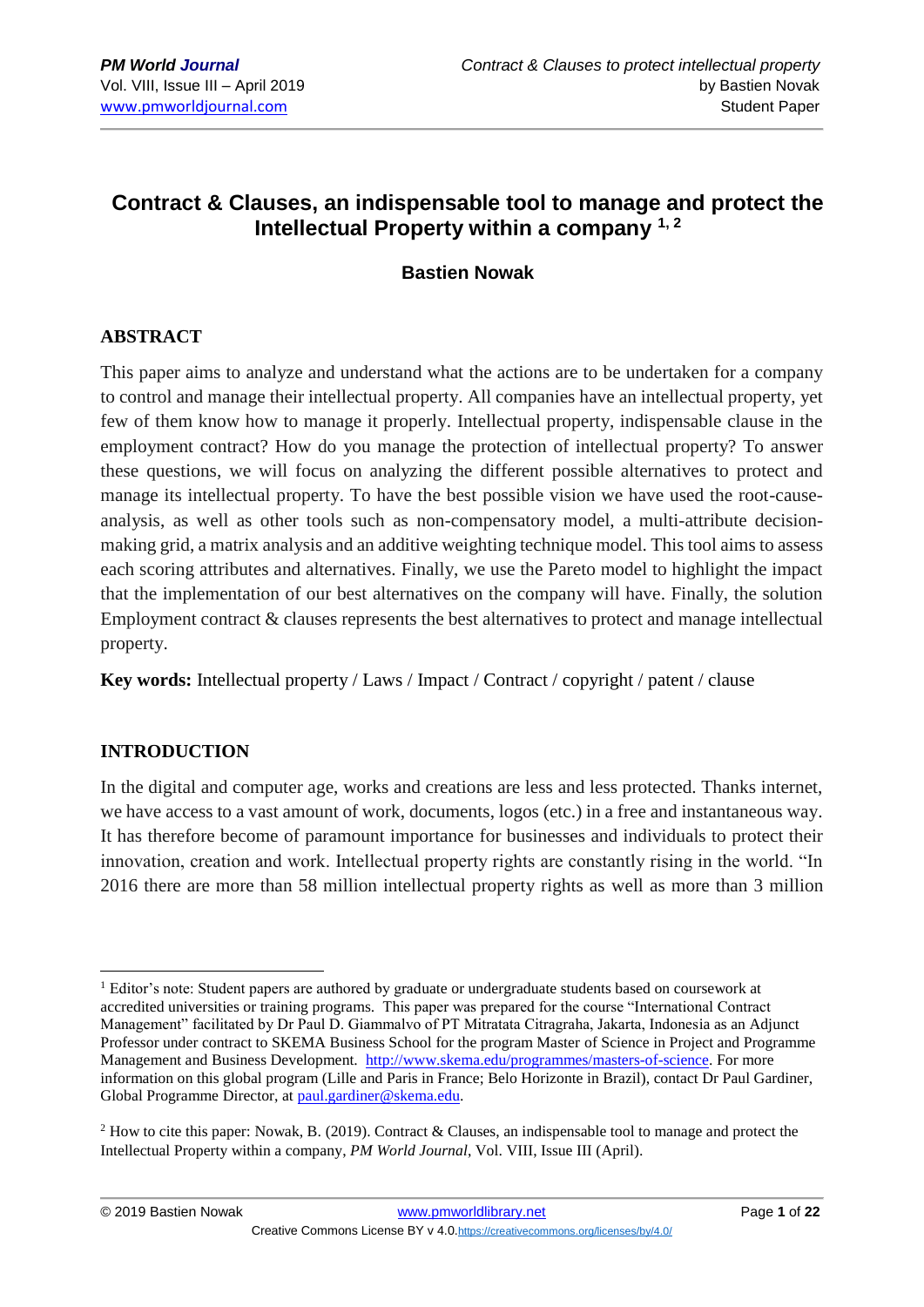applications for patents"<sup>3</sup> according to WIPO Statistics Database.

The expression of intellectual property is a concept that was born in 1967 at the same time as the creation of the "World Intellectual Property Organization"<sup>4</sup> . It has become common for only a few years, and this term refers to all innovations, literary and artistic works, but also names, logos, images, patents (etc.) used in the commercial sector. There are two major aspects: Industrial property and copyrights.

- *Industrial property<sup>5</sup>*: "Industrial property is a right forming one of the branches of intellectual property. It refers to rights granting and protecting a temporary monopoly of exploitation over a technical process. It also protects a mark or other sign allowing the identification of an industrialist or a merchant. Patents, designs and models may be subject to industrial protection if their authors so request." It is with the National Institute of Industrial Property (INPI) that a company can protect its intellectual property.

- *Copyright<sup>6</sup>*: "This is the exclusive right preserved to the creator for his creation. It can be a patent, trademark and trade secret. This right promotes the authors to create more innovations. Generally, the life of copyright is the entire lifespan of the creator plus another 50 or 100 years. Copyright gives the right to copy to the creator which can be used to charge for the usage of his creation." In general, it allows the creator, owner, owner of a patent, to be protected by copyright and prevents any third party from taking advantage of his work or his investment in a creation. These rights are set out in Article 27 of the Universal Declaration of Human Rights.

Protecting your intellectual property is protecting your portfolio and these assets, and is the responsibility of project management. When you have a business, recruiting employees, working with suppliers (etc.) you will have to sign contracts. It is up to the contract management team and / or the managers to identify, analyze and take the necessary actions to protect the company and its resources. Intellectual property theft can be bad for a business so much that it has become an important issue for the proper functioning of the business. Many companies have turned to employment contracts to protect their assets. It is necessary to take into account several aspects to achieve employment contracts that will protect the company effectively. Indeed, since each employee does not have the same status, positions and responsibilities, it is necessary to succeed in managing all the contracts whatever it is. But it's also important to manage all the assets and projects in relations to Intellectual Property in order to collect revenue and profit. That's why

<sup>1</sup> <sup>3</sup> Wipo. (2017) World intellectual property indicators. Retrieved from

[http://www.wipo.int/edocs/pubdocs/en/wipo\\_pub\\_941\\_2017.pdf](http://www.wipo.int/edocs/pubdocs/en/wipo_pub_941_2017.pdf)

<sup>4</sup> Qu'est-ce que la propriété intellectuelle? (n.d.). Retrieved fro[m http://www.wipo.int/about-ip/fr/](http://www.wipo.int/about-ip/fr/)

<sup>&</sup>lt;sup>5</sup> Propriété industrielle (définition). (n.d.). Retrieved from : [https://droit](https://droit-finances.commentcamarche.com/faq/23944-propriete-industrielle-definition)[finances.commentcamarche.com/faq/23944-propriete-industrielle-definition](https://droit-finances.commentcamarche.com/faq/23944-propriete-industrielle-definition)

<sup>6</sup> Zigu. (n.d.). Copyright Definition | Marketing Dictionary | MBA Skool-Study.Learn.Share. Retrieved from : <https://www.mbaskool.com/business-concepts/marketing-and-strategy-terms/6863-copyright.html>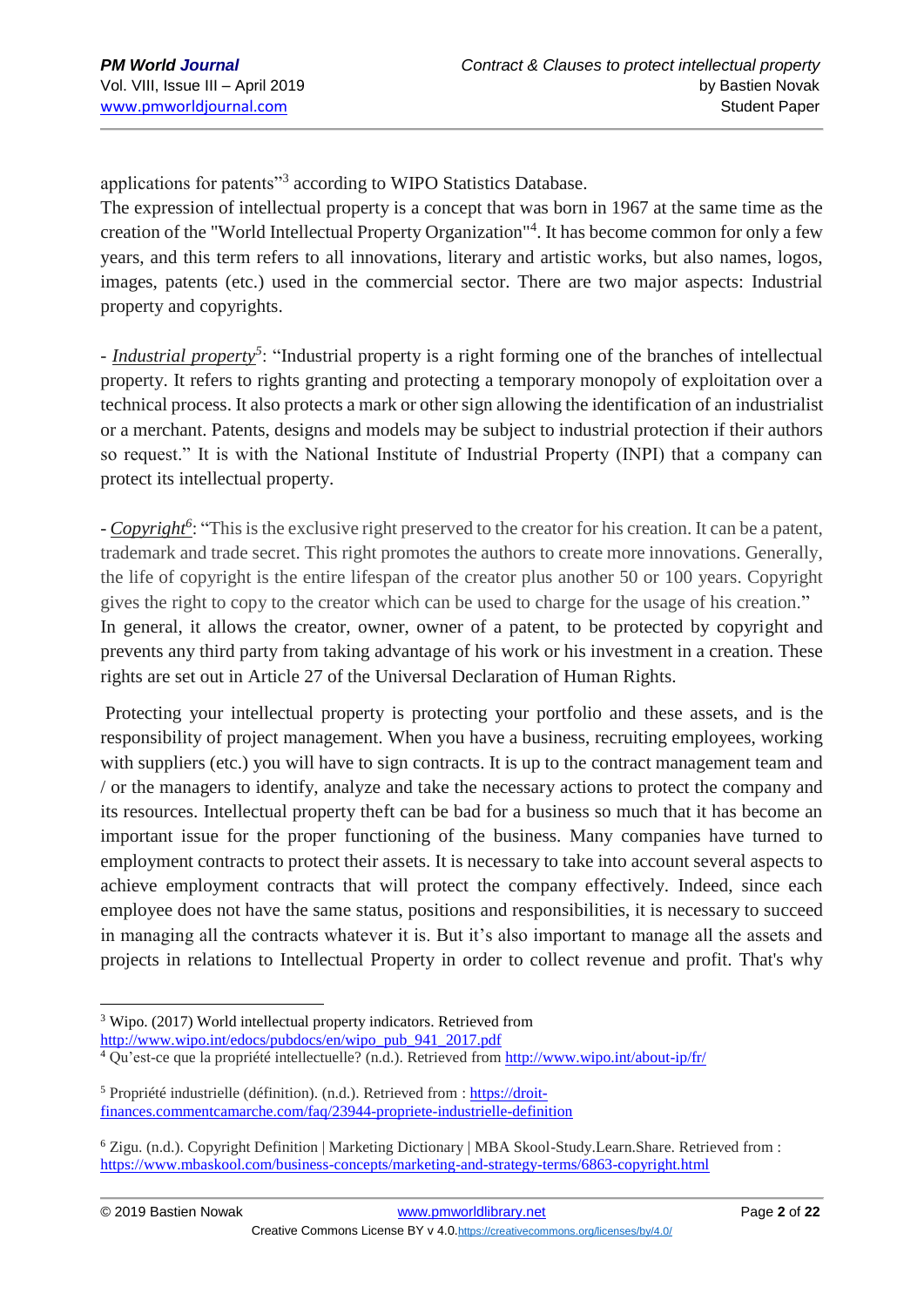companies use project, program, portfolio and asset management to issue personalized contracts to employees and control that intellectual property does not leave the company.

| Definition                                                                                                                                                                                                                                                                                                                                                                                                                                                                                                                                                                                                                                                  | Example                                                                                                                                                                                                                                                                                                                                                                                                                                                                                                                                                                                                                                                                                                                                                                                                                                                                                                                                                                                                                                                                         |  |  |  |  |  |
|-------------------------------------------------------------------------------------------------------------------------------------------------------------------------------------------------------------------------------------------------------------------------------------------------------------------------------------------------------------------------------------------------------------------------------------------------------------------------------------------------------------------------------------------------------------------------------------------------------------------------------------------------------------|---------------------------------------------------------------------------------------------------------------------------------------------------------------------------------------------------------------------------------------------------------------------------------------------------------------------------------------------------------------------------------------------------------------------------------------------------------------------------------------------------------------------------------------------------------------------------------------------------------------------------------------------------------------------------------------------------------------------------------------------------------------------------------------------------------------------------------------------------------------------------------------------------------------------------------------------------------------------------------------------------------------------------------------------------------------------------------|--|--|--|--|--|
| Project management: "an investment that<br>requires a set of logically linked and coordinated<br>activities performed over a finite period of time in<br>order to accomplish a unique result in support of a<br>desired outcome"7                                                                                                                                                                                                                                                                                                                                                                                                                           | For example, a Video Games company want to create a<br>new game, so they need to manage the employee, the tools<br>the knowledge in order to accomplish their result, namely<br>earn benefits.                                                                                                                                                                                                                                                                                                                                                                                                                                                                                                                                                                                                                                                                                                                                                                                                                                                                                  |  |  |  |  |  |
| <b>Program: Program: "it exists 4 types of</b>                                                                                                                                                                                                                                                                                                                                                                                                                                                                                                                                                                                                              |                                                                                                                                                                                                                                                                                                                                                                                                                                                                                                                                                                                                                                                                                                                                                                                                                                                                                                                                                                                                                                                                                 |  |  |  |  |  |
| program:<br>Strategic program: Set of related projects,<br>1.<br>combined with the purpose to attain the<br>sponsor's future state. This program is<br>linked to a specific strategic goal and its<br>early results influence the further<br>decision-making process<br>Operational program: Interdependent<br>2.<br>constituent projects, aiming to affect<br>sponsor's day-to-day operations<br>3.<br>Multi project program: Created<br>interdependence of constituent project in<br>order receive benefits from the synergy<br>Mega project: Project with significantly<br>4.<br>larger scale than the typical sponsor's<br>projects have." <sup>8</sup> | 1. A company can develop a specific structure to<br>oversee the different project. This structure work<br>in order to ensure that each project play a role in<br>the final goal of being able to protect the<br>Intellectual property<br>2. A company can also have an operational program.<br>They are responsible to monitor and control the<br>project that have an impact on day-to-day<br>operation within the enterprise<br>For example, a project that aims to train employee<br>about IT.<br>3. A company can also have a structure to control and<br>oversee project that are totally different but can<br>benefit from each other. For example, a project on<br>IP patents can be link to a project of development<br>of software. By sharing knowledge and know how,<br>a company can earn benefits<br>A company can invest in mega project. For<br>4.<br>example, if a company want to create a new way<br>of producing energy in the desert, they will need to<br>separate the work into smaller sub-project:<br>Building the infrastructure, building the new way |  |  |  |  |  |
|                                                                                                                                                                                                                                                                                                                                                                                                                                                                                                                                                                                                                                                             | of producing energy and the way to store it,<br>develop the patent etc.                                                                                                                                                                                                                                                                                                                                                                                                                                                                                                                                                                                                                                                                                                                                                                                                                                                                                                                                                                                                         |  |  |  |  |  |
| Portfolio of Asset: "It exists 5 types of assets:                                                                                                                                                                                                                                                                                                                                                                                                                                                                                                                                                                                                           |                                                                                                                                                                                                                                                                                                                                                                                                                                                                                                                                                                                                                                                                                                                                                                                                                                                                                                                                                                                                                                                                                 |  |  |  |  |  |
| <b>Information Assets:</b> are normally<br>1.<br>controlled by functional groups such as IT<br>or Engineering;<br><i>Human Assets:</i> are controlled by HR;<br>2.<br><i>Physical Assets:</i> are controlled by either<br>3.<br>operation ("plant manager") or other                                                                                                                                                                                                                                                                                                                                                                                        | 1. "An information asset is a body information that<br>has financial value for the organization" <sup>10</sup> For<br>example, patents, copyrights, trade mark,<br>software are an information asset that a company<br>can sold or licenses to earn benefits.                                                                                                                                                                                                                                                                                                                                                                                                                                                                                                                                                                                                                                                                                                                                                                                                                   |  |  |  |  |  |

1 <sup>7</sup> Bill Duncan (n.d.). what exactly is a "project"? Retrieved from <https://www.linkedin.com/feed/update/urn:li:activity:6357416976318558208/>

<sup>8</sup> Global Alliance for Project Performance Standards (2011) [Program Typology.](http://globalpmstandards.org/tools/complexity-rating/program-typology/) Retrieved November 20, 2018, fro[m http://www.planningplanet.com/guild/gpccar/introduction-to-managing-project](http://www.planningplanet.com/guild/gpccar/introduction-to-managing-project-controls?fbclid=IwAR1wj7rohxPEStWNIzYMEqFDAdjZn33DdYs6zC_4JjJk_D7gaaBIL-l1Cbw)[controls?fbclid=IwAR1wj7rohxPEStWNIzYMEqFDAdjZn33DdYs6zC\\_4JjJk\\_D7gaaBIL-l1Cbw](http://www.planningplanet.com/guild/gpccar/introduction-to-managing-project-controls?fbclid=IwAR1wj7rohxPEStWNIzYMEqFDAdjZn33DdYs6zC_4JjJk_D7gaaBIL-l1Cbw)<br><sup>10</sup>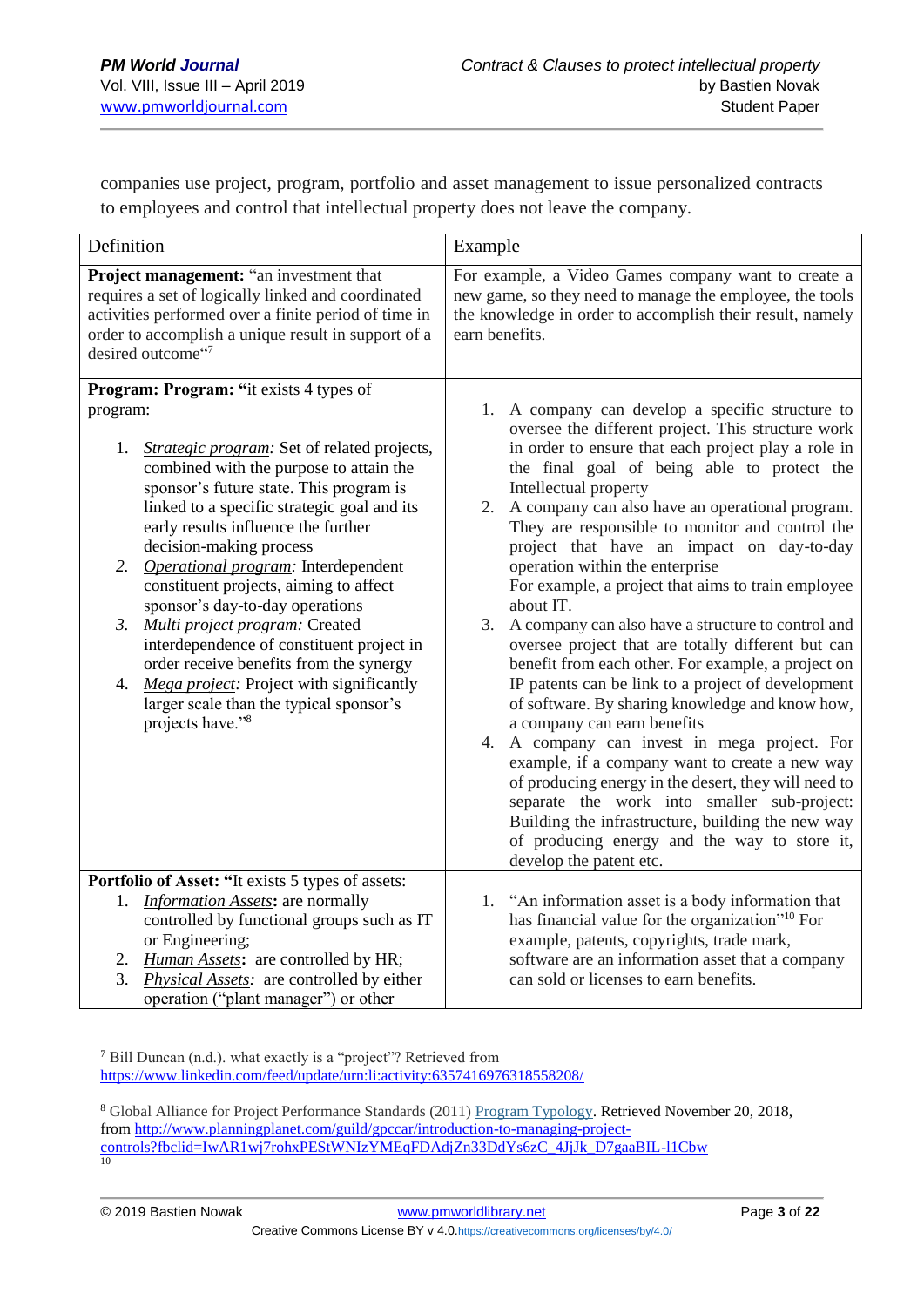| functional entities such as "heavy                           | 2. Human asset are the skills that the employees                         |
|--------------------------------------------------------------|--------------------------------------------------------------------------|
| equipment shop";                                             | have. For example, it's the skills and knowledge                         |
| <i>Financial Assets:</i> are controlled by<br>4.             | that an employee has to code a software.                                 |
| accounting or finance and lastly;                            | Physical asset is for example a secure room to<br>3.                     |
| <i>Intangible Assets:</i> which are defined to be the        | protect the IP physical assets such as document,                         |
| difference between a company's book value and                | server etc.                                                              |
| market capitalization value is controlled by sales           | 4. Financial asset for company are the trademarks,                       |
| and marketing or public relations departments." <sup>9</sup> | patents, copyrights etc.                                                 |
|                                                              | An intangible asset for a company can be the                             |
|                                                              | relationships, the contracts, good will and so on.                       |
| IP portfolio of Project: "A "portfolio of projects"          | From the company's point of view, IP right's contracts are               |
| is no different than any investment portfolio, the           | part of the business activity. In general, IP portfolio                  |
| objective being to minimize the risk and maximize            | manager must consider all issues such as: the remuneration               |
| the return. Any organization, be it Owner or                 | employee who creates or builds somethings,<br>of                         |
| Contractor has a portfolio of assets (resources)             | confidentiality agreements with supplier / partner / co-                 |
| available to dedicate to projects, with the objective        | owners, the grant of licenses and transfer of Intellectual               |
| being to develop the best "mix" of projects which            | Property theft, the use of IP rights (etc.). To ensure that              |
| will generate the most favorable return on those             | these key points are treated and supervised efficiently in               |
| assets." <sup>11</sup>                                       | order to gain benefits, the companies must remain under                  |
|                                                              | of the<br>organization.<br>management<br>Portfolio<br>the                |
|                                                              | Management is used to manage the relationship between                    |
|                                                              | projects and the economic impact that the IP has on the                  |
|                                                              | company."From<br>the<br>perspective<br>of<br>IP-portfolio                |
|                                                              | management, the processes and tools that enable                          |
|                                                              | acquisition, analysis, and organization of IP information                |
|                                                              | are usually the same. Scope of a patent search, resulting in             |
|                                                              | IP analysis, and delivery of information is often quite                  |
|                                                              | different." <sup>12</sup> In general, project portfolios allow companies |
|                                                              | to select the projects they wish to develop in order to                  |
|                                                              | benefit from the success of their projects.                              |
| Asset: "An "asset" can be described as being "A              | In order to accomplish the various tasks to carry out an IP              |
| tangible or intangible resource with economic value          | project, companies have access to many resources. These                  |
| that an individual, corporation or country owns or           | money,<br>employees,<br>include,<br>equipment,<br>resources              |
| controls with the expectation that it will provide           | contracts, knowledge and information available (etc.). In                |
| future benefit." <sup>13</sup>                               | the case of an IP mangers, it will use tangible and intangible           |
|                                                              | assets such as software, contract, knowledge and all other               |
|                                                              |                                                                          |

<sup>9</sup> Adapted from an Investopedia definition. Retrieved on, November 20, 2018, from [http://www.planningplanet.com/guild/gpccar/introduction-to-managing-project](http://www.planningplanet.com/guild/gpccar/introduction-to-managing-project-controls?fbclid=IwAR1wj7rohxPEStWNIzYMEqFDAdjZn33DdYs6zC_4JjJk_D7gaaBIL-l1Cbw)[controls?fbclid=IwAR1wj7rohxPEStWNIzYMEqFDAdjZn33DdYs6zC\\_4JjJk\\_D7gaaBIL-l1Cbw](http://www.planningplanet.com/guild/gpccar/introduction-to-managing-project-controls?fbclid=IwAR1wj7rohxPEStWNIzYMEqFDAdjZn33DdYs6zC_4JjJk_D7gaaBIL-l1Cbw)

<sup>11</sup> GUILD OF PROJECT CONTROLS COMPENDIUM and REFERENCE (CaR) | Project Controls - planning, scheduling, cost management and forensic analysis (Planning Planet). (n.d.). Portfolios of Projects. Retrieved November 20, 2018, from [http://www.planningplanet.com/guild/gpccar/introduction-to-managing-project](http://www.planningplanet.com/guild/gpccar/introduction-to-managing-project-controls?fbclid=IwAR1wj7rohxPEStWNIzYMEqFDAdjZn33DdYs6zC_4JjJk_D7gaaBIL-l1Cbw)[controls?fbclid=IwAR1wj7rohxPEStWNIzYMEqFDAdjZn33DdYs6zC\\_4JjJk\\_D7gaaBIL-l1Cbw](http://www.planningplanet.com/guild/gpccar/introduction-to-managing-project-controls?fbclid=IwAR1wj7rohxPEStWNIzYMEqFDAdjZn33DdYs6zC_4JjJk_D7gaaBIL-l1Cbw)

<sup>&</sup>lt;sup>12</sup> IP Portfolio Management: Negotiating the Information Labyrinth. (n.d.). Retrieved from <http://www.iphandbook.org/handbook/ch12/p04/>

<sup>&</sup>lt;sup>13</sup> Adapted from an Investopedia definition. Retrieved on, November 20, 2018, from [http://www.planningplanet.com/guild/gpccar/introduction-to-managing-project](http://www.planningplanet.com/guild/gpccar/introduction-to-managing-project-controls?fbclid=IwAR1wj7rohxPEStWNIzYMEqFDAdjZn33DdYs6zC_4JjJk_D7gaaBIL-l1Cbw)[controls?fbclid=IwAR1wj7rohxPEStWNIzYMEqFDAdjZn33DdYs6zC\\_4JjJk\\_D7gaaBIL-l1Cbw](http://www.planningplanet.com/guild/gpccar/introduction-to-managing-project-controls?fbclid=IwAR1wj7rohxPEStWNIzYMEqFDAdjZn33DdYs6zC_4JjJk_D7gaaBIL-l1Cbw)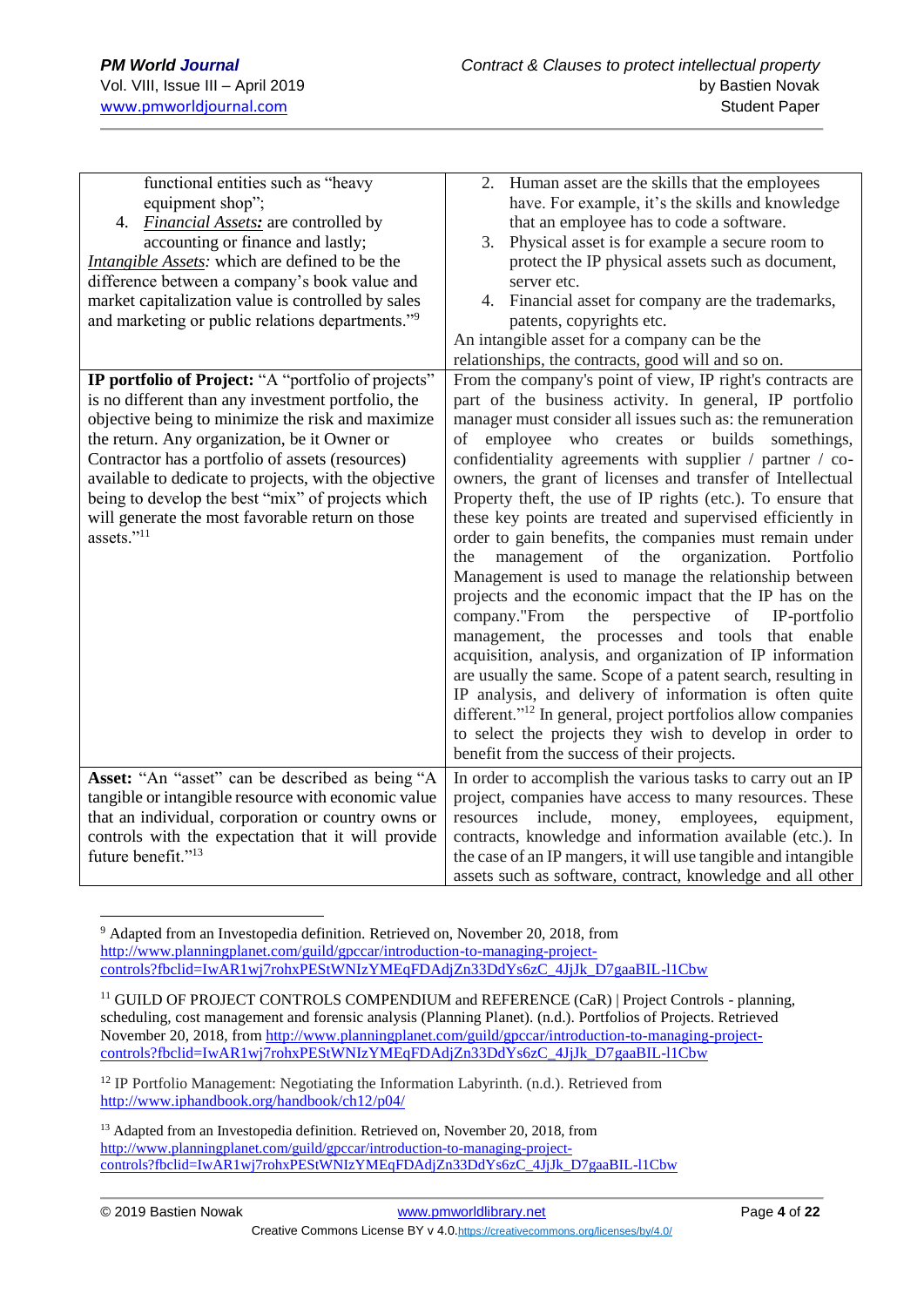resources necessary to protect the intellectual property of the company.

The manner in which the clause and the contract is written will have a direct impact on your intellectual property right. For example: How many years do you want to use the specific software or logo produced by your service provider in a market? At the end of the contract, do you want to allow a new, selected service provider to carry out third-party maintenance on your software or adapt your graphic charter? Would you like to send the delivered solution to other administrations? Do you want to distribute it under a free license?



*Figure 1: Fishbone Diagram*<sup>14</sup>

From a more specific point of view, when you are engaged in a company and you sign a contract with a company, you will be brought to bring and / or create value for it. In addition, you will access to company-specific data and information. Some data is strictly confidential, it is necessary when signing the contract to take into account all aspects and necessary measures to prevent his information from leaving the company. From the point of view of the employee, if he invents or creates something, who owns the intellectual property right? The employee or the company? These are variables that managers and human resources must take into account when recruiting and signing the contract, otherwise risks and costs may have occurred.

So, we can, then, ask ourselves:

- Is it necessary and indispensable to include clauses on property rights in employment contracts?
- How manage the access of the intellectual property to protect your intellectual property?

<sup>1</sup> <sup>14</sup> By Author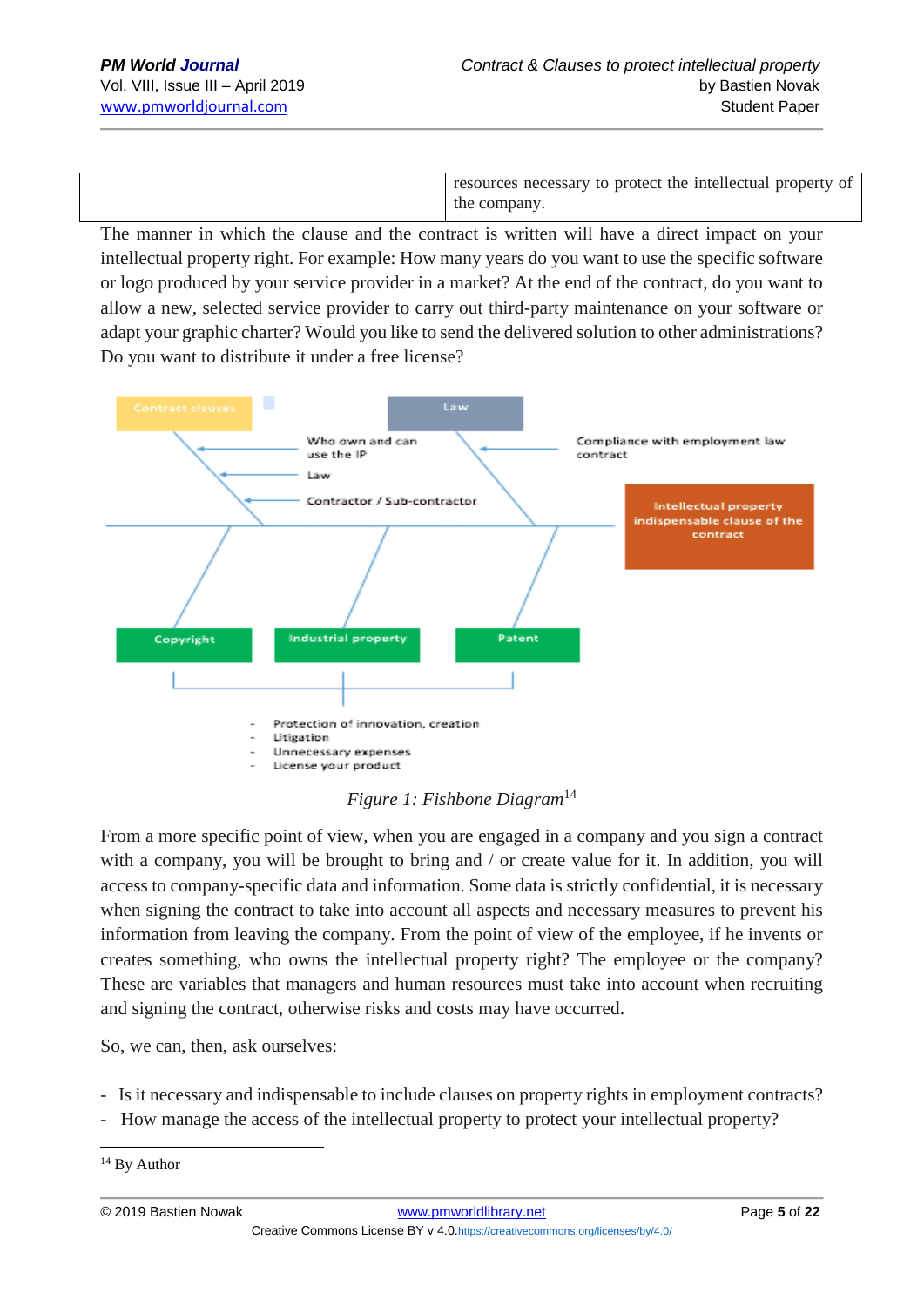This document will show in a 1st part that the clauses can vary according to the laws and the country in which the contract comes into force, then we will observe what kind of clause can be implemented to protect the intellectual property rights. Finally, we will endeavor to demonstrate that clauses are essential for the proper functioning of a company.

At the end of this research, we will be able to understand what is intellectual property, and how to manage and protect it.

### **METHODOLOGY**

#### **Step 1:**

As introduced before, there is a real and inherent problem around the way a company must manage his Intellectual property in order to protect their interest, knowledge and assets. "Patents protect ideas, but ideas have fuzzy boundaries. This allows some to develop a legal strategy on contentious cases"<sup>15</sup>. So, organizations need to identify, highlight and use the best methods to: secure, manage, control and transfer their Intellectual Property.

#### **Step 2:**

1

Before talking about alternatives, it is important to understand that intellectual property theft represents a considerable risk to business development. Counterfeiting and the reproduction of products, tools and / or services is becoming increasingly important. Ease by selling on the internet, no sector is spared. This leads to unfair competition, destruction of jobs, loss of value (creating confusion between the original product and the counterfeit product) and can sometimes endanger users.

To protect the intellectual property, and allow the creation of value, the valuation of your creations, the development on certain market, increase the credibility and protect these consumers, there are many ways. Companies can rely on employment contracts, physical and digital security, trades secret, label valuable IP, prioritize IP (What, where and which IP are important), encryption or use the open source.

### *1. Employment contracts & clauses<sup>16</sup>*

In general, it is the employee who has the property rights to an invention created by his employee

<sup>15</sup> David Friedman. (n.d). *Propriété intellectuelle*. Retrieved from: [https://www.wikiberal.org/wiki/Propriété\\_intellectuelle](https://www.wikiberal.org/wiki/Propriété_intellectuelle)

<sup>&</sup>lt;sup>16</sup> What terms do I include in employment contracts to protect my intellectual property? | Business Queensland. (2016, 13). Retrieved from [https://www.business.qld.gov.au/running-business/protecting-business/ip-kit/browse-ip](https://www.business.qld.gov.au/running-business/protecting-business/ip-kit/browse-ip-topics/ownership-of-intellectual-property-created-by-your-employees-and-contractors-or-consultants/employment-contracts)[topics/ownership-of-intellectual-property-created-by-your-employees-and-contractors-or-consultants/employment](https://www.business.qld.gov.au/running-business/protecting-business/ip-kit/browse-ip-topics/ownership-of-intellectual-property-created-by-your-employees-and-contractors-or-consultants/employment-contracts)[contracts](https://www.business.qld.gov.au/running-business/protecting-business/ip-kit/browse-ip-topics/ownership-of-intellectual-property-created-by-your-employees-and-contractors-or-consultants/employment-contracts)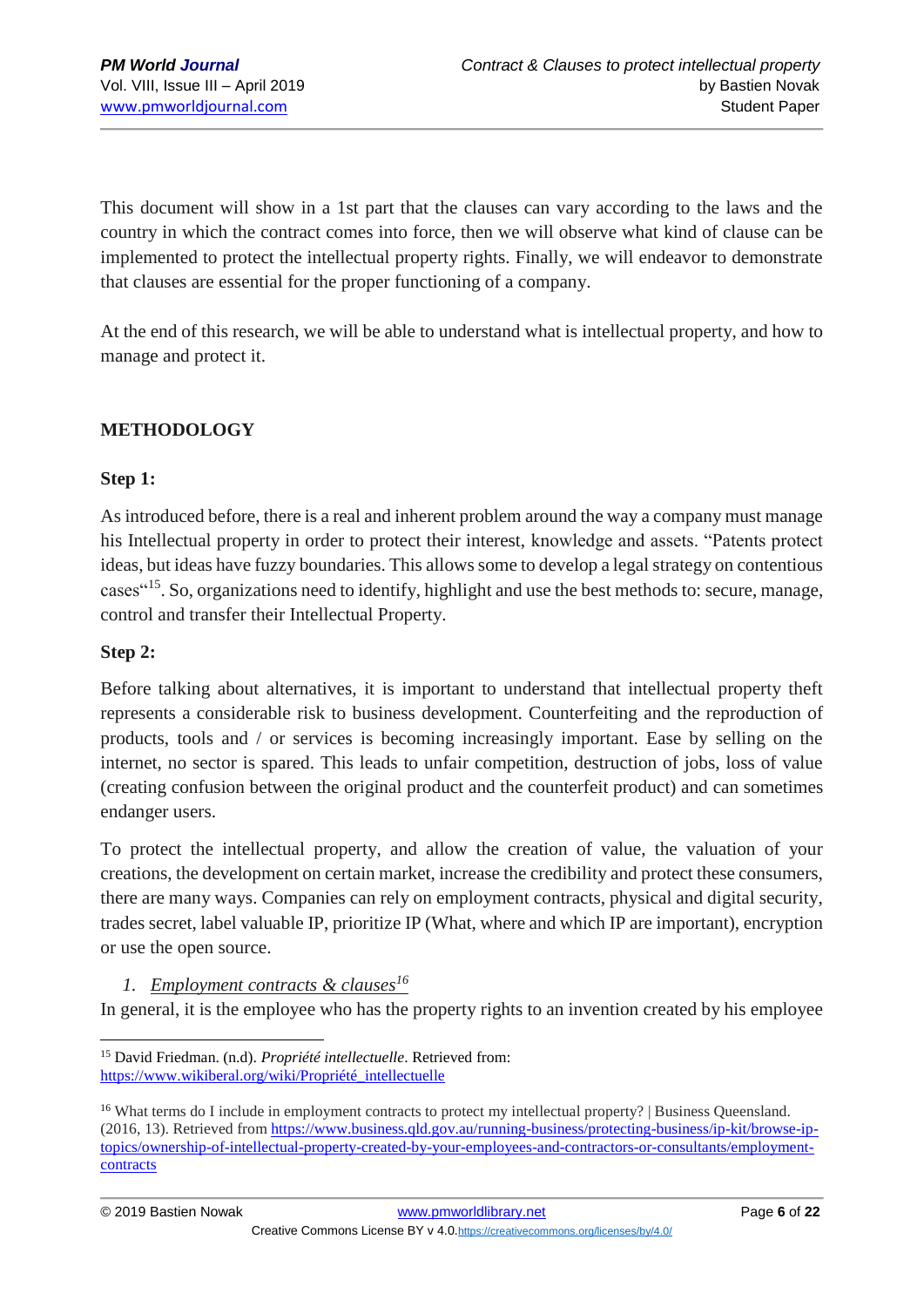if it is carried out within the scope of his duties or in relation to one of his sectors. Conversely, the employee is the owner if the invention is made outside of his work. The factor to consider is whether or not his duty was to create intellectual property. It is therefore necessary that the tasks and the nature of his work, the position of the employee, that ability to have access to information, be clearly explained in the contract.

In addition, the employer must take into account and mention certain terms when signing the contract:

- 1. Who owns the property of intellectual property?
- 2. An employee's signature on the documents deemed essential to guarantee the employer's right of ownership over the employee's creations, during and after the employment.
- 3. A confidentiality clause not to disclose corporate secrets. This should include everything related to what the employee (himself) or other colleagues are creating, but also to all information about the company itself (customers, budget, document etc.)
- 4. The waiver of his moral rights over protected works (computer program, copyrights for example)
- 5. And a constraint on the competition (do not join a competitor and provide information about his former company during a given period)

### 2. *Physical & digital security*<sup>17</sup>

If a company focuses solely on IT solutions (software etc.) to protect IP, it will abandon other physical and digital means to store and protect its assets.

Intellectual property can be stored in several ways: Photocopies and paper documents, in the cloud, through an application, in a database etc.

It is therefore important to secure this information and data optimally. To achieve this, a company must use physical means such as secure rooms to store all paper documents, with a register to know who had access to the room, and what kind of information he / she can use.

The company can also use digital means, with for example passwords to access the database, but also a way to control and monitor access to data depending on the role and role that each occupies. The purpose of this kind of initiative and to restrict access to information, only to the people who really need it to do their job but also to secure intellectual property against any kind of theft.

*3. Trade Secret<sup>18</sup>*

<sup>&</sup>lt;sup>17</sup> Alyson Behr and Derek Slater. (2017, September 6). How to protect intellectual property? 10 tips to keep IP safe. Retrieved from [https://www.csoonline.com/article/2138380/loss-prevention/how-to-protect-intellectual-property-](https://www.csoonline.com/article/2138380/loss-prevention/how-to-protect-intellectual-property-10-tips-to-keep-ip-safe.html)[10-tips-to-keep-ip-safe.html](https://www.csoonline.com/article/2138380/loss-prevention/how-to-protect-intellectual-property-10-tips-to-keep-ip-safe.html)

<sup>18</sup> Comment protéger les secrets d'affaires? (n.d.). Retrieved from [http://www.wipo.int/sme/fr/ip\\_business/trade\\_secrets/protection.htm](http://www.wipo.int/sme/fr/ip_business/trade_secrets/protection.htm)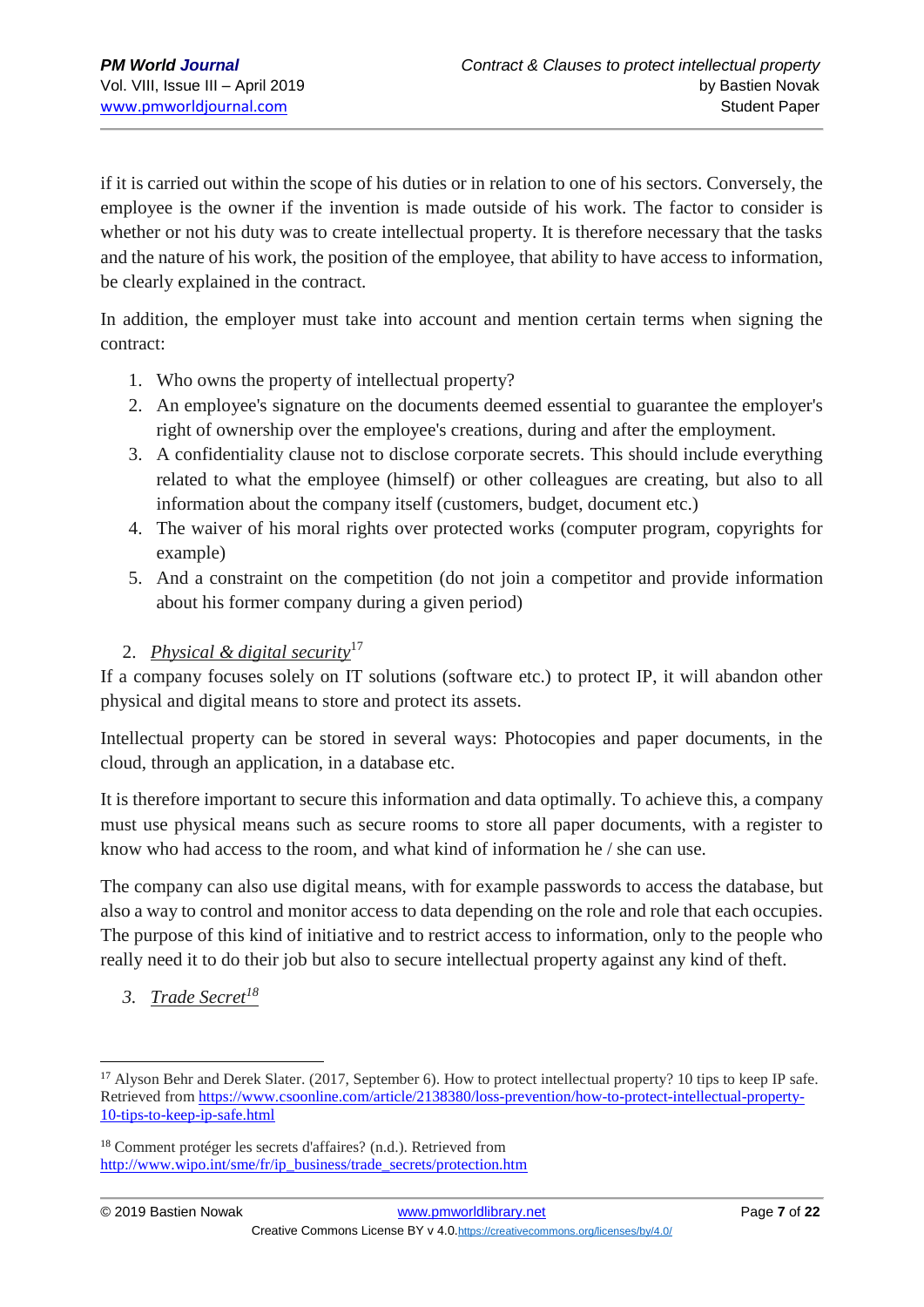To protect its IP, the company can also resort to trade secrets. "Business secrets protect trade secrets or trade secrets, as well as trade secrets. The unauthorized use of such information by persons other than the holder is considered an unfair practice and a breach of business secrecy. " The current trade secret protection law is intended to protect against theft of data relating to sales methods, distribution methods, consumer profiles, advertising strategies, supplier and customer lists, etc. In general, this corresponds to industrial or commercial espionage, breach of contract and breach of trust.

### *4. Prioritize your IP<sup>19</sup>*

Companies have extensive intellectual property, whose value to the business is not always the same. Some may be very expensive and important, others are of low utility and inexpensive. Prioritizing the value of intellectual property is therefore a strategy to defend it. Companies through the analysis of costs, benefits and risks, can select the important assets to defend and which means to put in place to achieve it.

### *5. Label valuable IP<sup>20</sup>*

When a company invents or creates things and that this thing is an important asset to the company, in order to avoid any theft, it may decide to label its invention or its idea to protect its intellectual property. It is through patent, copyright, trademarks and design rights that it can do it. These are powerful tools against intellectual property theft, governed by organizations aimed at protecting everyone's assets.

#### *6. Encryption<sup>21</sup>*

In order to defend the intellectual property of every person and business, a new way has emerged. Rather than seeking protection through the law, companies can, through technology, defend and manage their IP. Basically it's a new kind of software that encodes data to make it unusable for other people. "Encryption facilitates IP management by protecting content against disclosure or modification both during transmission and while it is stored". For example, if company A steals the encrypted data from company B, company A will not be able to use the data because it will be blocked. And the only way to achieve this is to have access to the decryption key.

<sup>1</sup> <sup>19</sup> Alyson Behr and Derek Slater. (2017, September 6). How to protect intellectual property? 10 tips to keep IP safe. Retrieved from [https://www.csoonline.com/article/2138380/loss-prevention/how-to-protect-intellectual-property-](https://www.csoonline.com/article/2138380/loss-prevention/how-to-protect-intellectual-property-10-tips-to-keep-ip-safe.html)[10-tips-to-keep-ip-safe.html](https://www.csoonline.com/article/2138380/loss-prevention/how-to-protect-intellectual-property-10-tips-to-keep-ip-safe.html)

<sup>&</sup>lt;sup>20</sup> UK Copyright Service. (n.d.). Intellectual property: Copyright, trademarks and patents. Retrieved from [https://www.copyrightservice.co.uk/copyright/intellectual\\_property](https://www.copyrightservice.co.uk/copyright/intellectual_property)

<sup>&</sup>lt;sup>21</sup> 5 Protecting Digital Intellectual Property: Means and Measurements | The Digital Dilemma: Intellectual Property in the Information Age | The National Academies Press. (n.d.). Retrieved from <https://www.nap.edu/read/9601/chapter/7#156>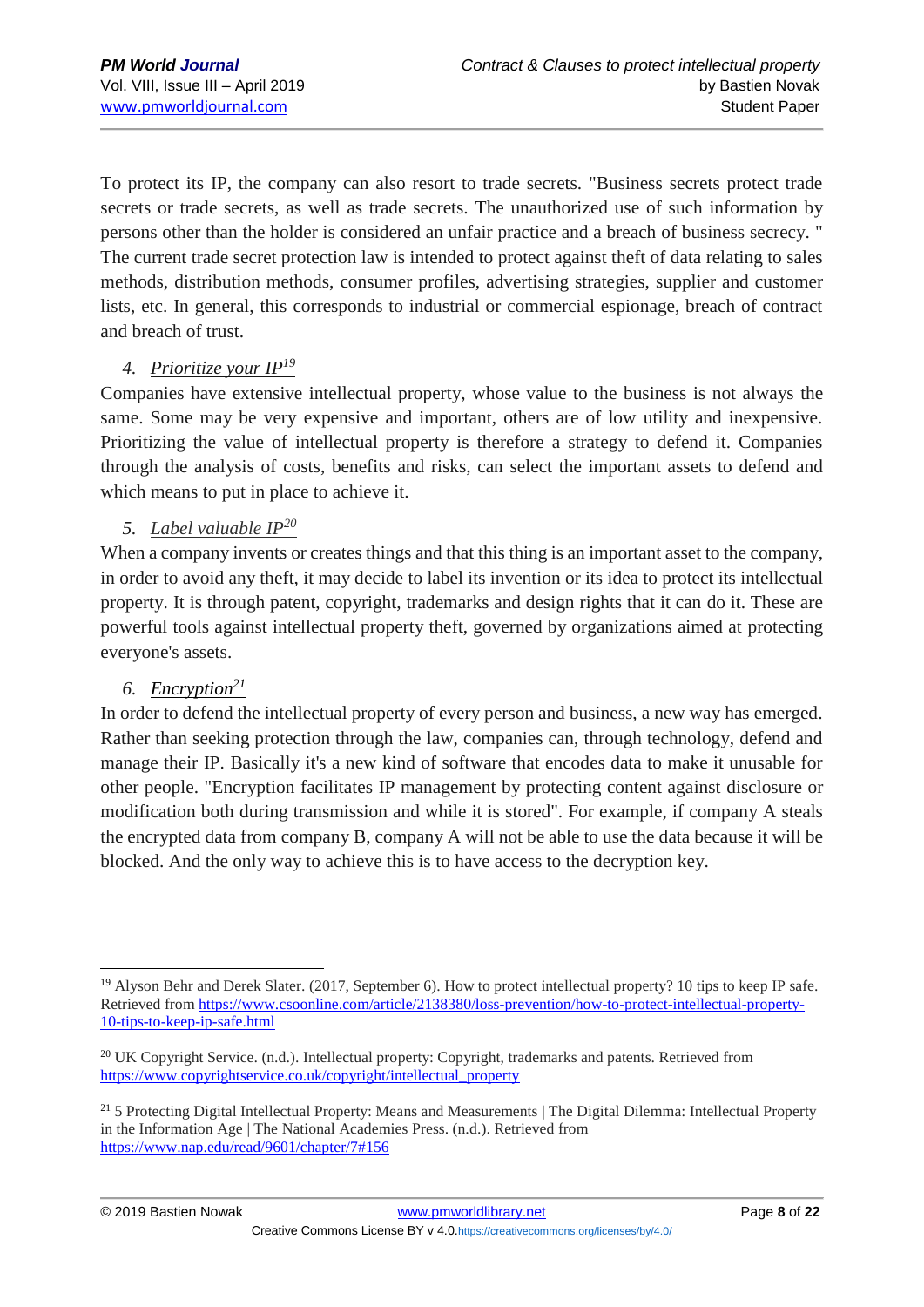### 7. *Educate Employees*<sup>22</sup>

Many people do not understand the importance of intellectual property for a business. Sometimes some people do not even realize the consequences of their actions on the IP and the damage it can cause. It is therefore important to educate, through meeting, training, test, employees to intellectual property in order to avoid any actions that would have a negative impact on the intellectual property of the company

#### *Measure attribute, evaluate or asses each alternative:*

Now we will analyze these different alternatives. For this, we will use the important attributes for each alternative and study them in more depth (so that we can classify them) to analyze the best solution to use.

- **Time of implementation<sup>23</sup>**: This attribute was chosen to evaluate the implementation time of each of the alternatives within the company.
- Cost of **implementation<sup>24</sup>**: This attribute has been chosen to compare the different costs required for the implementation of the alternatives.
- **Effective protection<sup>25</sup>:** This attribute aims to emphasize and compare the real effectiveness that each alternative offers (whether or not the alternatives protect the company well.).
- **Feasibility<sup>26</sup>**: it aims to the difficulty to implement each alternatives.
- **IP Revenue & Profit Contribution<sup>27</sup> :** "In the last 10 years, a brand new sector of many small and medium-sized innovative businesses has appeared whose activities depend on

<sup>24</sup> Harroch, R. (2017, June 6). 10 *Intellectual Property Strategies For Technology Startups*. Retrieved from : <http://observatoire-immateriel.com/wp-content/uploads/2015/11/Etude-Savoir-Faire.pdf>

<sup>25</sup> Observatoire de l'immatériel, direction générale des entreprises du ministère de l'économie, de l'industrie et du numérique. (2015) *La protection du savoir-faire*. Retrieved from : [https://www.forbes.com/sites/allbusiness/2017/06/06/10-intellectual-property-strategies-for-technology](https://www.forbes.com/sites/allbusiness/2017/06/06/10-intellectual-property-strategies-for-technology-startups/#3510aa95ab1b)[startups/#3510aa95ab1b](https://www.forbes.com/sites/allbusiness/2017/06/06/10-intellectual-property-strategies-for-technology-startups/#3510aa95ab1b)

<sup>26</sup> Harroch, R. (2017, June 6). 10 Intellectual Property Strategies for Technology Startups. Retrieved from [https://www.forbes.com/sites/allbusiness/2017/06/06/10-intellectual-property-strategies-for-technology](https://www.forbes.com/sites/allbusiness/2017/06/06/10-intellectual-property-strategies-for-technology-startups/#3510aa95ab1b)[startups/#3510aa95ab1b](https://www.forbes.com/sites/allbusiness/2017/06/06/10-intellectual-property-strategies-for-technology-startups/#3510aa95ab1b)

<sup>27</sup> Measuring Intellectual Property: Top 5 IP Metrics. (2017, September 28). Retrieved from <https://www.machinedesign.com/industrial-automation/measuring-intellectual-property-top-5-ip-metrics>

<sup>&</sup>lt;u>.</u> <sup>22</sup> Henry, M. (n.d.). Human Resources and Intellectual Property: How to Implement Confidentiality Policies. Retrieved from<https://www.henrypatentfirm.com/blog/how-to-implement-confidentiality-policies>

<sup>23</sup> Comment faire et comment se passe le depôt d'un brevet en France. (n.d.). Retrieved from [http://www.privatepatent.com/guide\\_deposerbrevet\\_fr.php](http://www.privatepatent.com/guide_deposerbrevet_fr.php)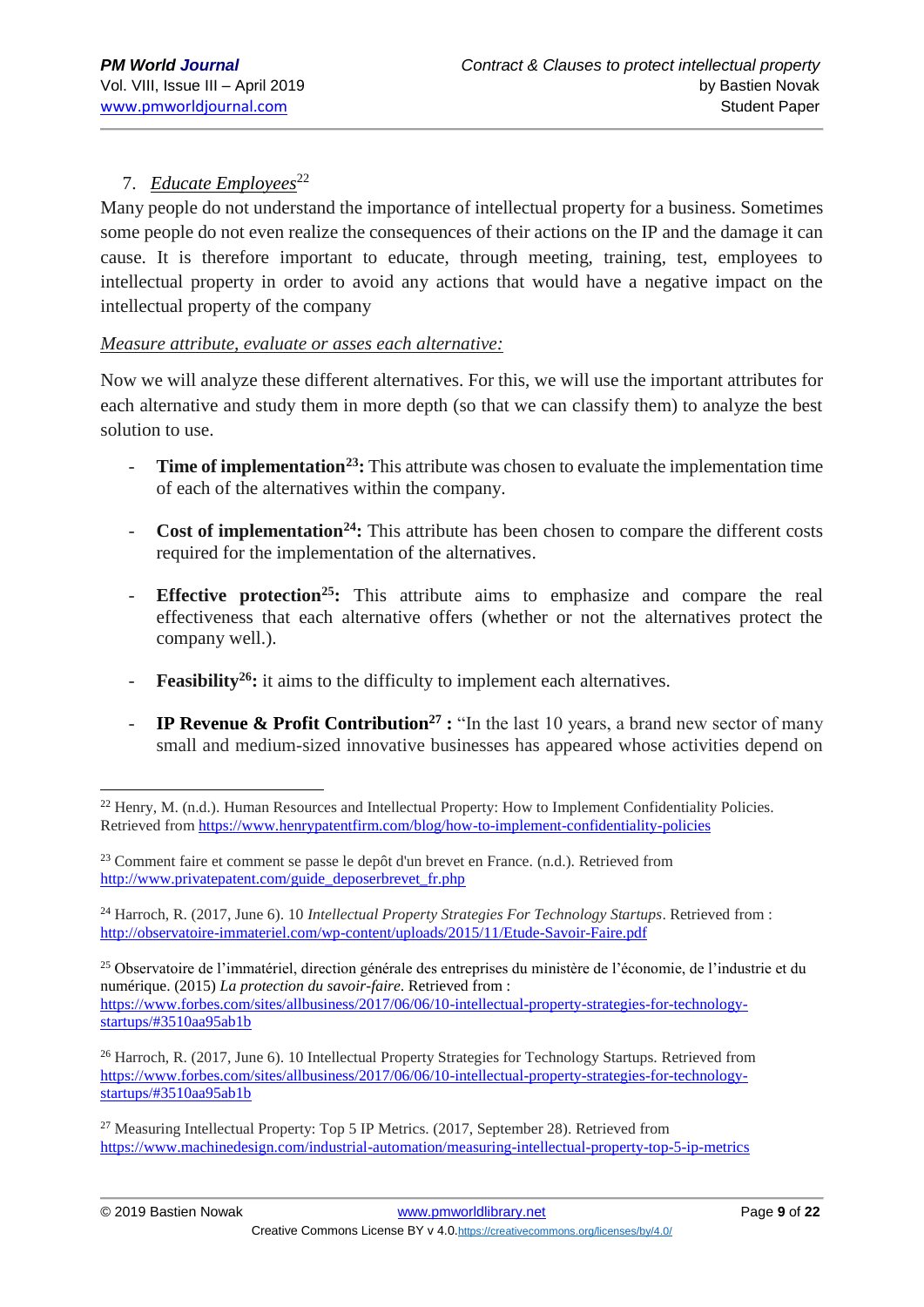intellectual property, so demand has appeared for an effective system of IP protection,"<sup>28</sup>. The protection of intellectual property is seen as an asset by many companies. What protections offers the greatest revenue and benefit for society. This is why we will use this attribute to evaluate different alternatives.

- Labor and effort<sup>29</sup> **:** this attribute aims to evaluate the workload and the effort required to set up each alternatives.
- **Dispute risk<sup>30</sup>:** this attribute aims to measure the risks that disputes arise concerning the intellectual property according to the chosen alternatives.

#### **Step 3:**

We will now compare and rank each attribute between them in order to analyze the different options. Each solution has these advantages and disadvantages, and it is necessary to underline and understand them in order to be able to classify them efficiently. We will use a Ranking system and score, to allow this analysis. We have chosen 7 essential attributes to take into account to solve the problems related to the protection and the management of the intellectual property. Through the use of the non-compensatory model based on a disjunctive reasoning we will be able to rank the attributes in an ordinal way.

| Attributes/Solution                 | Dispute<br>risk | IP<br>strength<br>$\&$<br>Quality | IP revenue $\&$<br>profit<br>contribution | Feasibility | Effective<br>protection | Cost of<br>implementation | Time of<br>implementation |
|-------------------------------------|-----------------|-----------------------------------|-------------------------------------------|-------------|-------------------------|---------------------------|---------------------------|
| Time of<br>implementation           | 1               | $\overline{0}$                    | $\mathbf{0}$                              | $\theta$    | $\overline{0}$          | $\overline{0}$            |                           |
| Cost of<br>implementation           |                 |                                   | $\overline{0}$                            |             | $\Omega$                |                           |                           |
| <b>Effective protection</b>         |                 |                                   |                                           |             |                         |                           |                           |
| Feasibility                         |                 |                                   | $\overline{0}$                            |             | $\overline{0}$          | $\overline{0}$            |                           |
| IP revenue & Profit<br>contribution |                 |                                   |                                           |             | $\Omega$                | $\overline{0}$            |                           |
| Labor & effort                      |                 |                                   | $\Omega$                                  | $\Omega$    | $\theta$                | $\overline{0}$            |                           |

<sup>&</sup>lt;sup>28</sup> Protecting intellectual property in an open source world. (2018, February 1). Retrieved from <https://sk.ru/news/b/articles/archive/2018/02/01/protecting-intellectual-property-in-an-open-source-world.aspx> <sup>29</sup> Ackerman, P. (2016, July 14). Intellectual Property Metrics You Should Be Tracking. Retrieved from <https://www.innovation-asset.com/blog/intellectual-property-metrics-you-should-be-tracking>

<sup>&</sup>lt;sup>30</sup> Harroch, R. (2017, June 6). 10 Intellectual Property Strategies For Technology Startups. Retrieved from [https://www.forbes.com/sites/allbusiness/2017/06/06/10-intellectual-property-strategies-for-technology](https://www.forbes.com/sites/allbusiness/2017/06/06/10-intellectual-property-strategies-for-technology-startups/#31632ca1ab1b)[startups/#31632ca1ab1b](https://www.forbes.com/sites/allbusiness/2017/06/06/10-intellectual-property-strategies-for-technology-startups/#31632ca1ab1b)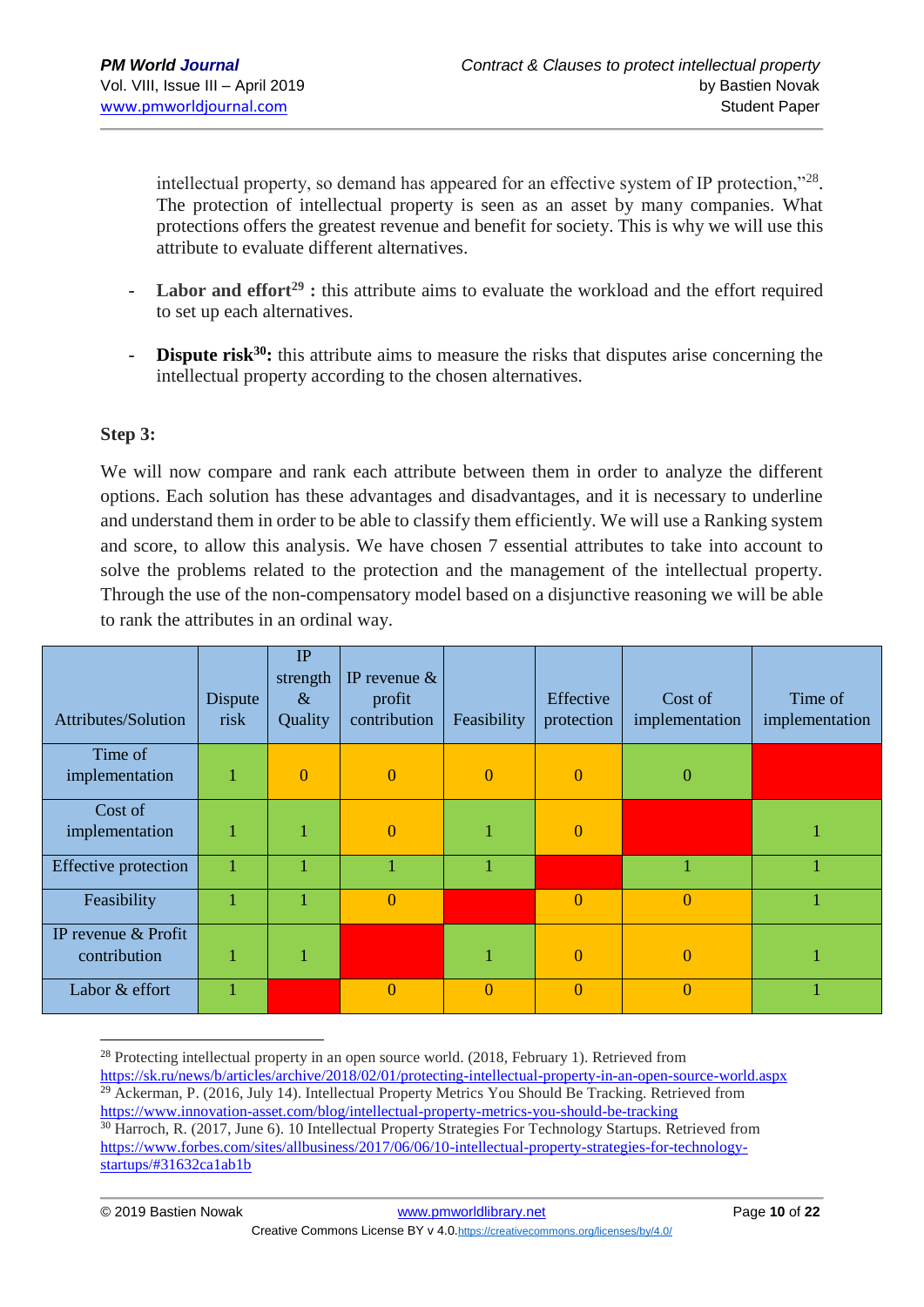| $-1$<br>$\sim$ 119 $\bm{V}$<br>$-$ |  |  |  |  |  |  |  |
|------------------------------------|--|--|--|--|--|--|--|
|------------------------------------|--|--|--|--|--|--|--|

|                 | Ordinal ranking                     | <b>Possible Mark</b> |        |                  |  |  |  |  |
|-----------------|-------------------------------------|----------------------|--------|------------------|--|--|--|--|
| $\mathbf{1}$    | <b>Effective protection</b>         | High                 | Medium | Low <sub>1</sub> |  |  |  |  |
| $\overline{2}$  | Cost of implementation              | Low                  | Medium | High             |  |  |  |  |
| $\overline{3}$  | IP revenue $\&$ profit contribution | High                 | Medium | Low/             |  |  |  |  |
| $\overline{4}$  | Feasibility                         | Easy                 | Medium | Hard             |  |  |  |  |
| $\overline{5}$  | Labor & effort                      | Low                  | Medium | High             |  |  |  |  |
| 6               | Time of implementation              | Low                  | Medium | High             |  |  |  |  |
| $7\phantom{.0}$ | Dispute risk                        | Low                  | Medium | High             |  |  |  |  |

#### *Figure 2: Weight of each attributes<sup>31</sup>*

*Figure 3: Ordinal ranking of each attributes, and their possible scores<sup>32</sup>*

Thanks to this method, we can now highlight the most important attributes. The most important aspect to take into account is the Effective protection of the Different Alternatives uses to protect the intellectual property. Then we retrieve the cost of implementation and IP revenue & profit contribution (to important variable for each company). Next we can find the feasibility and the labor & effort to put this alternative in place. The worst attributes, according to this analyze, is the time required to put in place these alternatives and the Risk that dispute will arise depending on the alternatives chosen.

#### **Step 4:**

We are now going to use a multi-attribute decision making model to compare the different attributes with the alternative solution seen in the step 2. The purpose is to highlight which solution is the best one compare to others.

See above the attributes classified according to their relevance, and their different ratings.

| Criteria /<br>Solution  | Employment<br>contract $\&$<br>clause | Physical $\&$<br>digital<br>security | Trade<br>Secret | Prioritize<br>$_{\rm IP}$ | Label<br>valuable<br>$_{\rm IP}$ | Encryption | Educate<br>employees |
|-------------------------|---------------------------------------|--------------------------------------|-----------------|---------------------------|----------------------------------|------------|----------------------|
| Effective<br>protection | High                                  | Medium                               | <b>Medium</b>   | Medium                    | High                             | High       | Low                  |

<sup>&</sup>lt;u>.</u> <sup>31</sup> By Author

<sup>&</sup>lt;sup>32</sup> By Author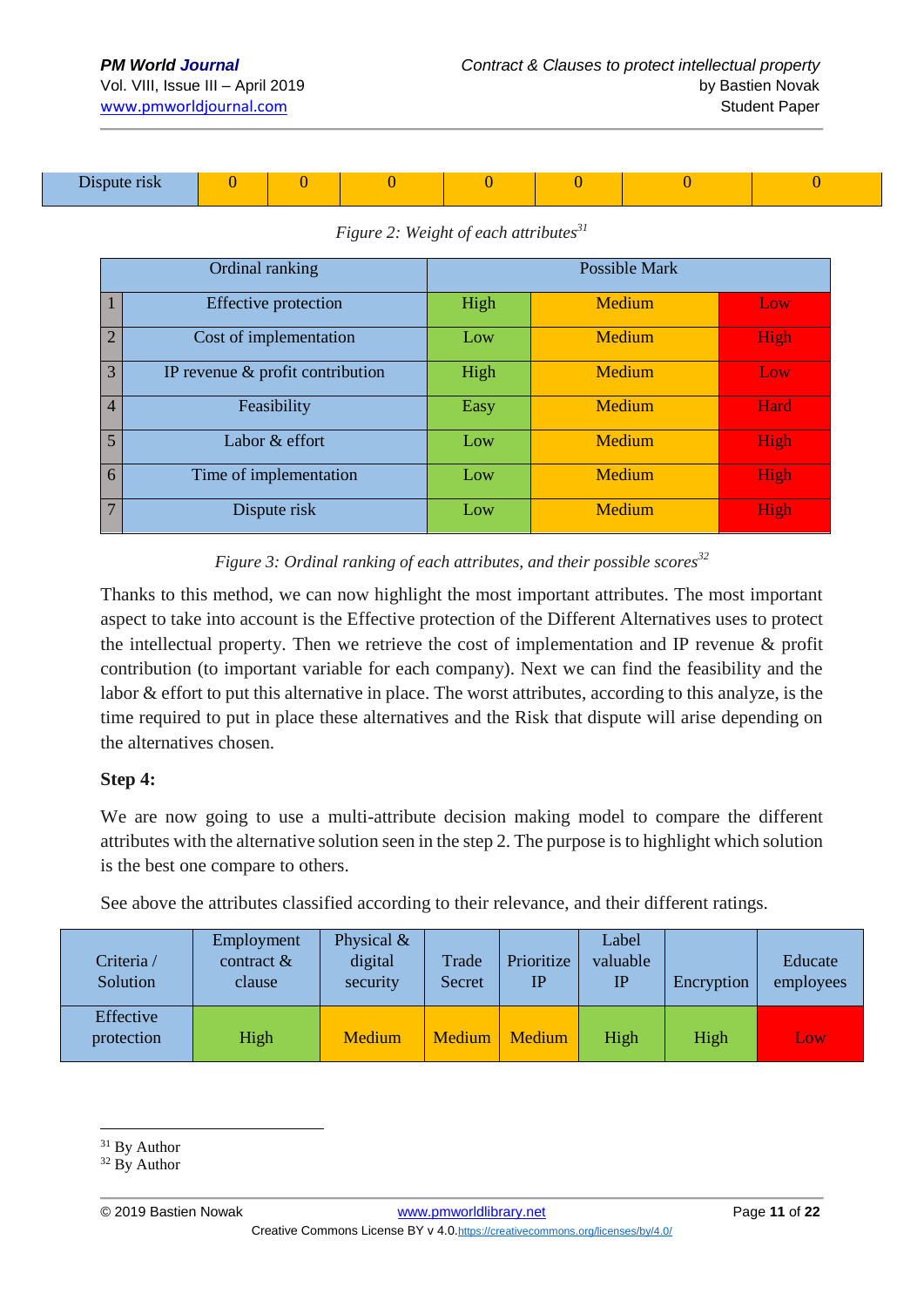| Cost of<br>implementation                 | low           | Medium | Low    | Medium | High   | <b>Medium</b> | Low    |
|-------------------------------------------|---------------|--------|--------|--------|--------|---------------|--------|
| IP revenue $\&$<br>profit<br>contribution | <b>Medium</b> | Medium | Medium | Medium | High   | High          | low    |
| Feasibility                               | Easy          | Hard   | Medium | Medium | Medium | Medium        | easy   |
| Labor & effort                            | Low           | High   | Low    | Medium | High   | Medium        | Low    |
| Time of<br>implementation                 | <b>Medium</b> | High   | Low    | Medium | High   | Medium        | Medium |
| Dispute Risk                              | High          | Medium | Medium | Medium | Low    | Low           | High   |

*Figure 4: Marking of the alternatives to protect and manage intellectual property<sup>33</sup>*

The matrix above gives us an overview of the relevance of each alternative. Due to strong efficiency, low cost and implementation time, as well as an easy feasibility, job contracts & clause seems to be a better alternative to protect its intellectual property. Nevertheless, Secret Trade solutions as well as Encryption also seem very good ways to manage and protect its assets.

In order to analyze the alternatives more deeply, we will proceed to an evaluation of the weight that each attribute represents in the different solutions. To do this we will use the compensatory model. We will use the weight and color notation below for each attribute:

| Color  |     |  |
|--------|-----|--|
| Weight | U,J |  |

*Figure 5: Weight grid<sup>34</sup>*

<u>.</u>

<sup>&</sup>lt;sup>33</sup> By Author

<sup>&</sup>lt;sup>34</sup> By Author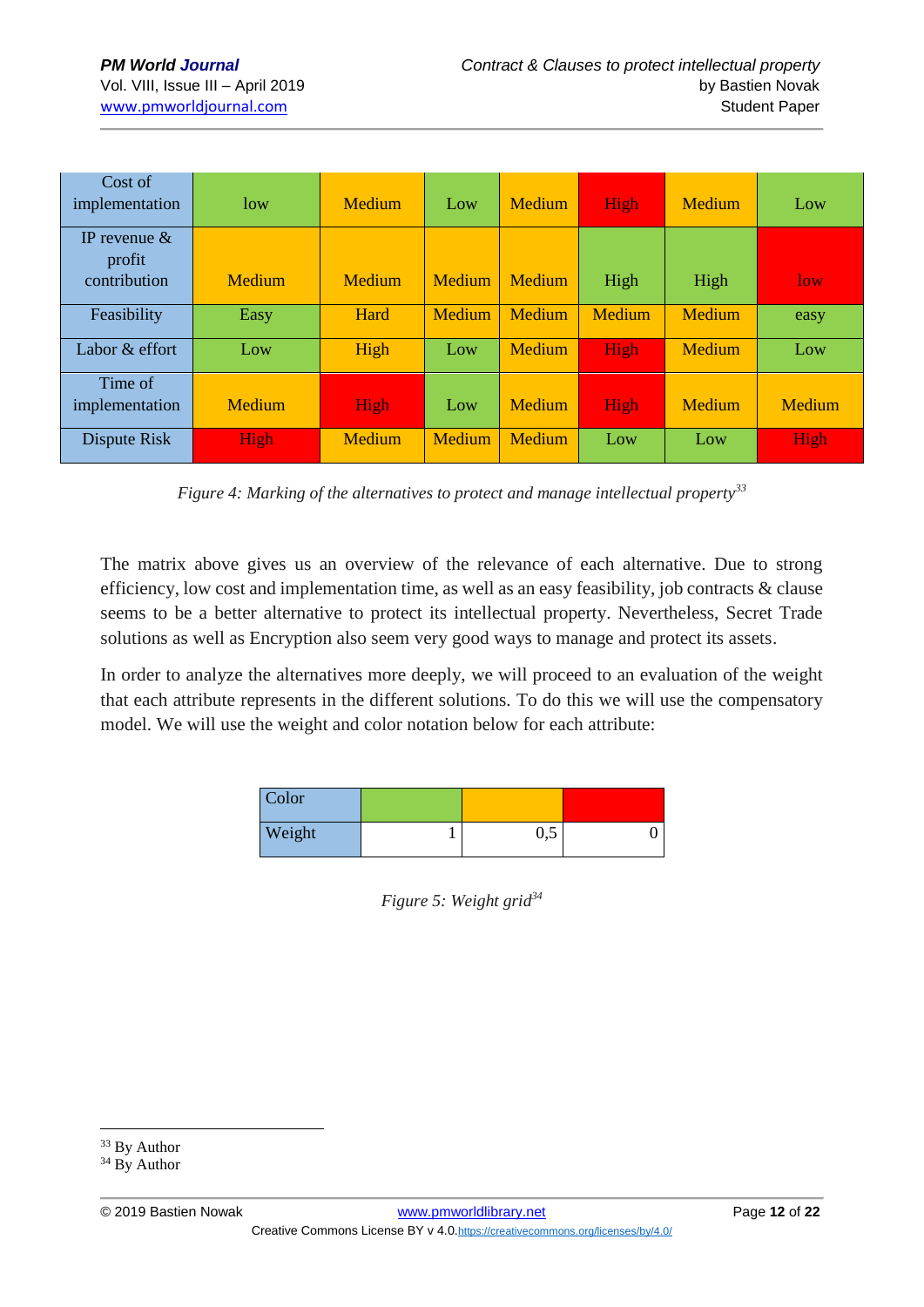| Criteria /<br>Solution                    | Employment<br>contract $\&$<br>clause | Physical &<br>digital<br>security | Trade<br>secret | Prioritize<br>IP | Label<br>valuable<br>IP | Encryption     | Educate<br>employee |
|-------------------------------------------|---------------------------------------|-----------------------------------|-----------------|------------------|-------------------------|----------------|---------------------|
| Effective<br>protection                   | $\mathbf{1}$                          | 0,5                               | 0,5             | 0,5              | $\mathbf{1}$            | $\mathbf{1}$   | $\overline{0}$      |
| Cost of<br>implementation                 | $\mathbf{1}$                          | 0,5                               | $\mathbf{1}$    | 0,5              | $\overline{0}$          | 0,5            | $\mathbf{1}$        |
| IP revenue $\&$<br>profit<br>contribution | 0,5                                   | 0,5                               | 0,5             | 0,5              | $\mathbf{1}$            | $\mathbf{1}$   | $\overline{0}$      |
| Feasibility                               | $\overline{1}$                        | $\overline{0}$                    | 0,5             | 0,5              | 0,5                     | 0,5            | 1                   |
| Labor & effort                            | $\mathbf 1$                           | 0,5                               | $\mathbf{1}$    | 0,5              | $\overline{0}$          | 0,5            | 1                   |
| Time of<br>implementation                 | 0,5                                   | $\overline{0}$                    | $\mathbf{1}$    | 0,5              | $\overline{0}$          | 0,5            | 0,5                 |
| Dispute risk                              | $\overline{0}$                        | 0,5                               | 0,5             | 0,5              | $\mathbf{1}$            | $\mathbf{1}$   | $\mathbf{0}$        |
| Total                                     | 5                                     | 2,5                               | 5               | 3,5              | 3,5                     | $\overline{5}$ | 3,5                 |

This gives us the following picture:

#### *Figure 6: Weight of the alternatives*<sup>35</sup>

A company can choose not to develop all these solutions. This is why it is necessary to measure which alternative is better compared to the others. The table above shows us that there seems to be 3 alternatives that are better than the others: Employment contract & clause, Trade secret and Encryption. But which one is the best solutions? and what about the others? To have a better judgement we will analyze, in the next step, the relative weight of each Alternatives.

#### **FINDINGS**

#### **Step 5:**

Thanks to the additive weighting technique, we will now summarize the decision-making progress of the study we led in step 3 and 4. We will compare the weight of the attributes with the weight of the solutions gather. Although employment contract seems to be the best alternative observed, it is important to measure the relative weight of the other two solutions to know that it would be the second best.

<sup>1</sup> <sup>35</sup> By Author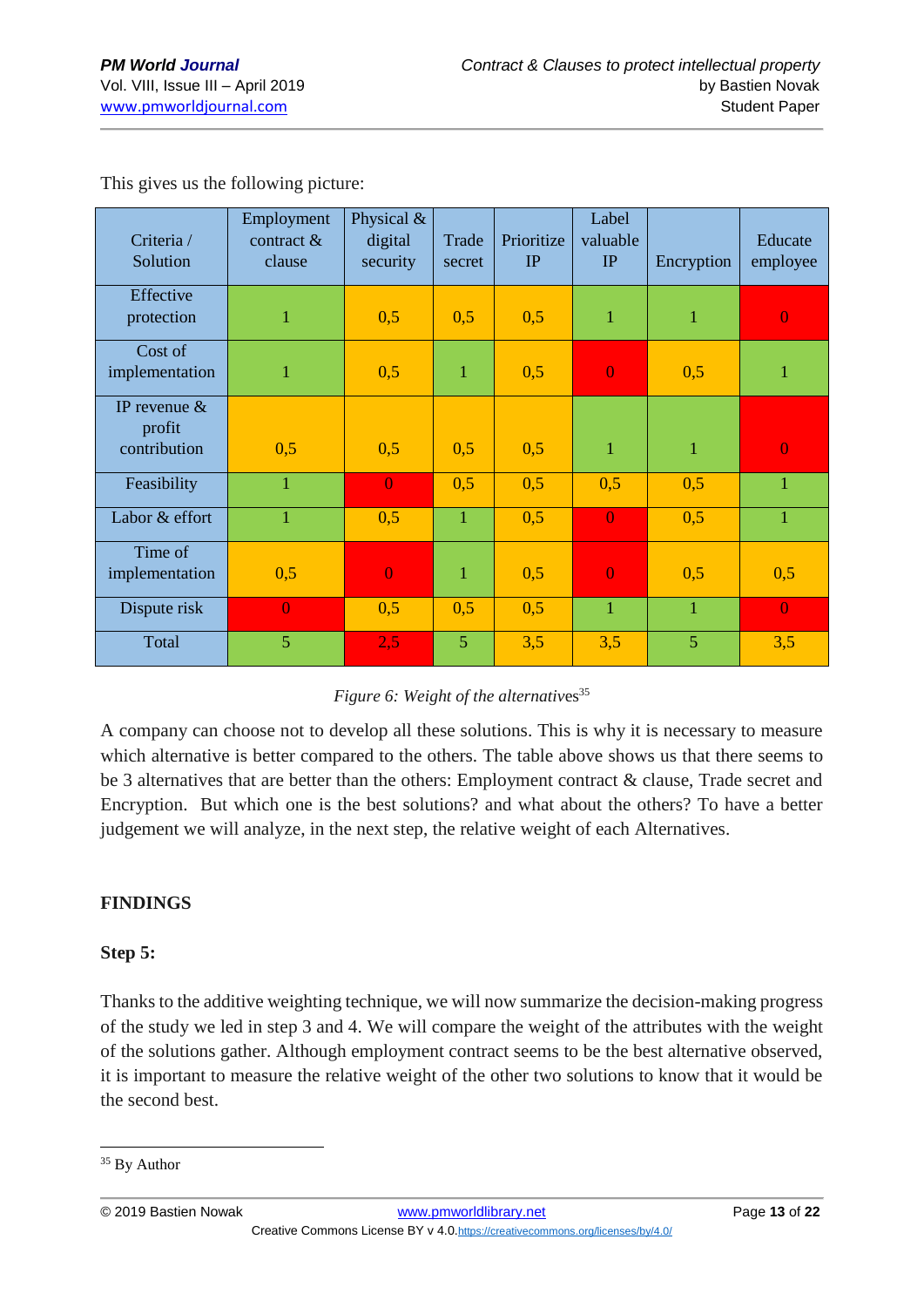| Attribute                                | Normalization  |           | Physical<br>Employment<br>$\&$ digital<br>contract<br>security |          |               | Trade<br>secret |     | Prioritiz<br>$e$ IP |     | Label<br>valuable<br>IP |                | Encryptio<br>$\mathbf n$ |              | Educate<br>employee |          |          |
|------------------------------------------|----------------|-----------|----------------------------------------------------------------|----------|---------------|-----------------|-----|---------------------|-----|-------------------------|----------------|--------------------------|--------------|---------------------|----------|----------|
|                                          | Rank           | Weight(A) | B                                                              | $A^*B$   | $\mathcal{C}$ | $A^*$<br>C      | D   | $A^*$<br>D          | E   | $A^*$<br>E              | $\overline{F}$ | $A^*$<br>$\mathbf{F}$    | G            | $A*G$               | H        | $A*H$    |
| Effective<br>protection                  | 1              | 0,25      | $\mathbf{1}$                                                   | 0,25     | 0,5           | 0,13            | 0,5 | 0,13                | 0,5 | 0,13                    | $\mathbf{1}$   | 0,25                     |              | 0,25                | $\Omega$ | $\theta$ |
| Cost of<br>implementatio<br>$\mathbf n$  | $\overline{2}$ | 0,21      | 1                                                              | 0,21     | 0,5           | 0,11            | 0,5 | 0,11                | 0,5 | 0,11                    | $\overline{0}$ | $\overline{0}$           | 0,5          | 0,11                | 1        | 0,21     |
| IP revenue $&$<br>profit<br>contribution | 3              | 0,18      | 0,5                                                            | 0.09     | 0,5           | 0,09            |     | 0,18                | 0,5 | 0,09                    | $\mathbf{1}$   | 0,18                     | 1            | 0.18                | $\Omega$ | $\theta$ |
| Feasibility                              | $\overline{4}$ | 0.14      | $\mathbf{1}$                                                   | 0.14     | $\Omega$      | $\theta$        | 0.5 | 0,07                | 0,5 | 0,07                    | 0,5            | 0,07                     | 0.5          | 0.07                | 1        | 0,14     |
| Labor & effort                           | 5              | 0,11      |                                                                | 0,11     | 0,5           | 0,05            |     | 0,11                | 0,5 | 0,05                    | $\Omega$       | $\Omega$                 | 0,5          | 0,05                |          | 0,11     |
| Time of<br>implementatio<br>$\mathbf n$  | 6              | 0,07      | 0,5                                                            | 0.04     | $\Omega$      | $\Omega$        | 1   | 0,07                | 0,5 | 0,04                    | $\overline{0}$ | $\Omega$                 | 0,5          | 0,04                | 0,5      | 0,04     |
| Risk dispute                             | 7              | 0.04      | $\overline{0}$                                                 | $\theta$ | 0,5           | 0,02            | 0.5 | 0,02                | 0,5 | 0,02                    | 1              | 0,04                     | $\mathbf{1}$ | 0,04                | $\Omega$ | $\Omega$ |
| total                                    | 28             |           |                                                                | 0,84     |               | 0.39            |     | 0,68                |     | 0,50                    |                | 0,54                     |              | 0,73                |          | 0,5      |

*Figure 7: Relative weight of the alternatives<sup>36</sup>*

This analyze confirm our supposition. After analyzing the relative weight, the 3 alternatives that are employment contract, trade secret and Encryption are the best solutions to protect and manage intellectual property according to the relative weight of attributes. In the next part, we will analyze the solution to be prioritized according to certain variables and aspects.

#### **Step 6**

We will now classify the different alternatives according to the study of the relative weight. 5. In addition, we will detail the reasons for our choice and the aspects to be taken into account in each alternative. We will only consider alternatives with a relative weight of more than 0.60. Any alternatives below this ratio, does not have the required criteria to be the best solution to protect and manage its intellectual property. We will not retain the solutions that are Physical & digital security, Prioritize IP, label valuable IP and educate employee.

<sup>1</sup> <sup>36</sup> By Author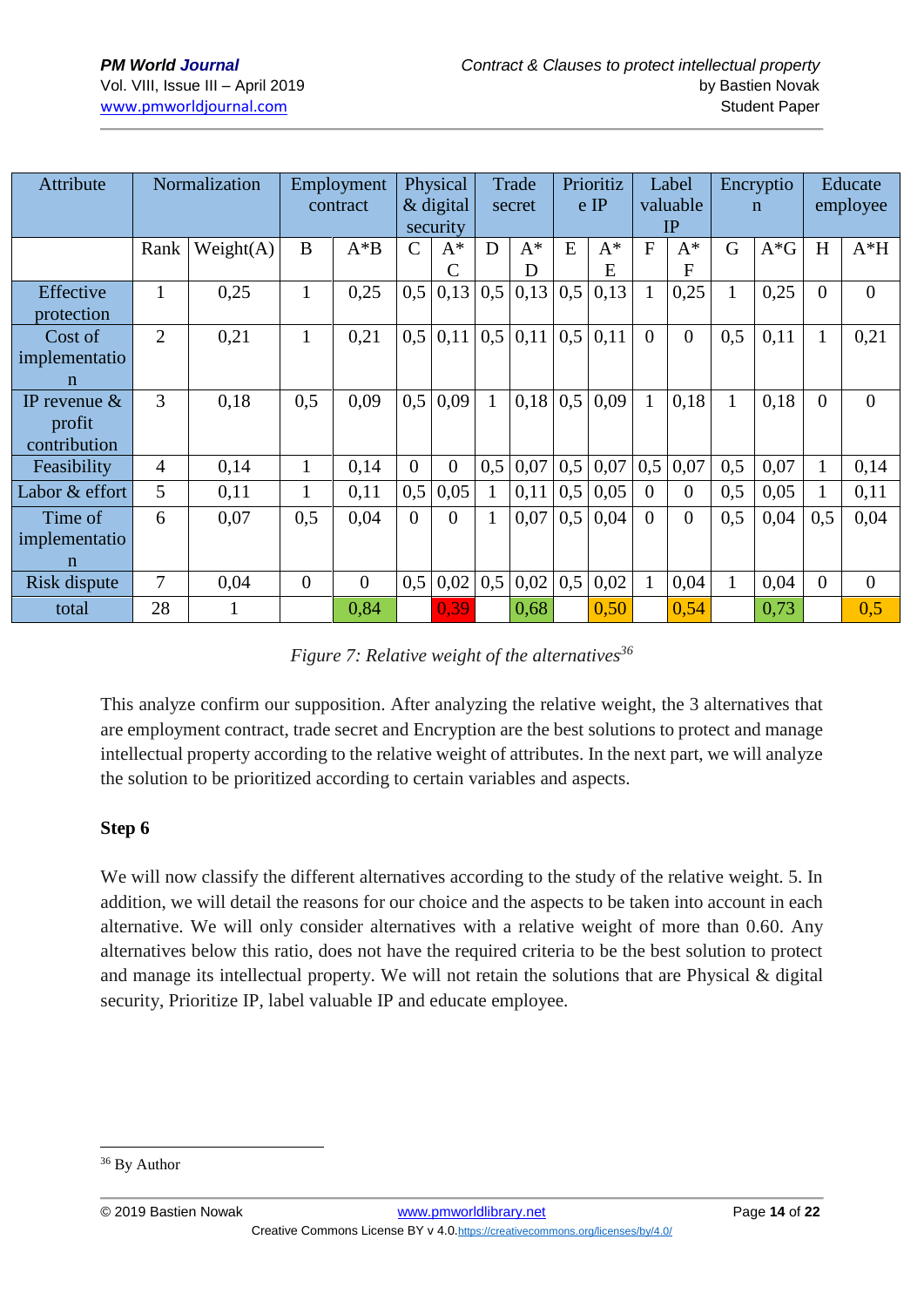

*Figure 8: Rank of the Alternatives<sup>37</sup>*

Secret trade is a good solution for several reasons. Indeed, it is a solution that makes it possible to implement quickly and at low cost a means of protection for the IP. In addition, this alternative is very easily implantable and can require management effort. In addition, although "The unauthorized use of such information by persons other than the holder is considered an unfair practice and a breach of business secrecy. According to the legal system in force, the protection of business secrets is part of the general principle of protection against unfair competition "38. Nevertheless, it is a risky solution because competitors or malicious people can still steal these secrets of business. "More than 85 percent of the trade secret lawsuits in state and federal courts of the United States, the alleged misappropriator was either an employee or a business partner"<sup>39</sup>. This solution does not provide optimal protection. In addition, she makes an average contribution to the company. This is why it is ranked lower than the other 2 alternatives.

We then find the alternative Encryption. Even if the actions taken to implement this solution are more expensive, require more time and effort than the secret trade, this IT system allows a real and effective protection. This solution is a real asset that companies can use in other sectors. It therefore potentially brings a better contribution and that the Secret Trade. Finally, the risk that disputes will occur is very small. This is allowed thanks to the strong protection that this solution offers. From a general point of view this is why its impact for protecting its assets and its

<sup>1</sup> <sup>37</sup> By Author

<sup>38</sup> Protéger les secrets d'affaires de votre PME. (n.d.). Retrieved from [http://www.wipo.int/sme/fr/ip\\_business/trade\\_secrets/trade\\_secrets.htm](http://www.wipo.int/sme/fr/ip_business/trade_secrets/trade_secrets.htm)

<sup>&</sup>lt;sup>39</sup> Eight steps to secure trade secrets. (n.d.). Retrieved from [http://www.wipo.int/wipo\\_magazine/en/2016/01/article\\_0006.html](http://www.wipo.int/wipo_magazine/en/2016/01/article_0006.html)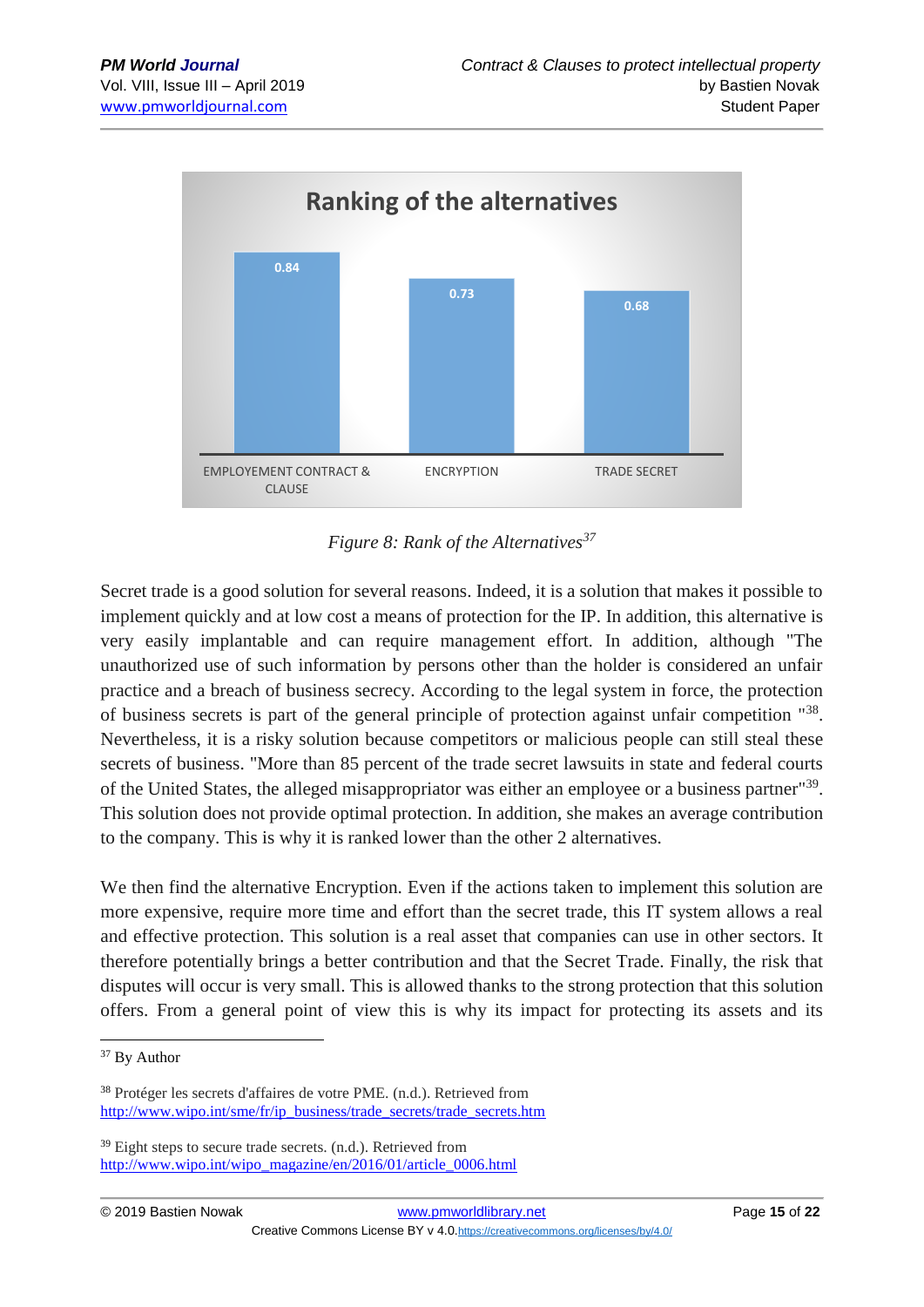intellectual property is higher.

Finally, the alternative employment contract represents the best solution for a company. This solution makes it possible to have a legal (powerful) aspect to protect and manage its intellectual property. The cost and implementation time of this solution is very low. A manager, with notions of law and the help of a business lawyer, can easily draft a contract with clauses to protect intellectual property. Compared to other alternatives, employment contract is the simplest to set up, in a relatively short time but with an efficiency well above the average. The only negative point is that this solution is most likely to see dispute arise. It is therefore necessary that companies take this aspect into account is that they are very attentive to minimize this uncertainty.

### **Step 7**

From now, as we have chosen the best alternatives to protect and manage the intellectual property within a company, we will conduct a Pareto analysis to justify the effect of employment contract on the intellectual property, as well as on the assets of the company.

Pareto Analysis "is a simple technique for prioritizing possible changes by identifying the problems that will be resolved by making these changes. By using this approach, you can prioritize the individual changes that will most improve the situation"<sup>40</sup>.



*Figure 9<sup>41</sup>*

If a company does not use employment contracts to protect itself, it can be observed that this will

<sup>40</sup> Pareto AnalysisChoosing the Most Important Changes to Make. (n.d.). Retrieved from [https://www.mindtools.com/pages/article/newTED\\_01.htm](https://www.mindtools.com/pages/article/newTED_01.htm)

<sup>&</sup>lt;sup>41</sup> By Author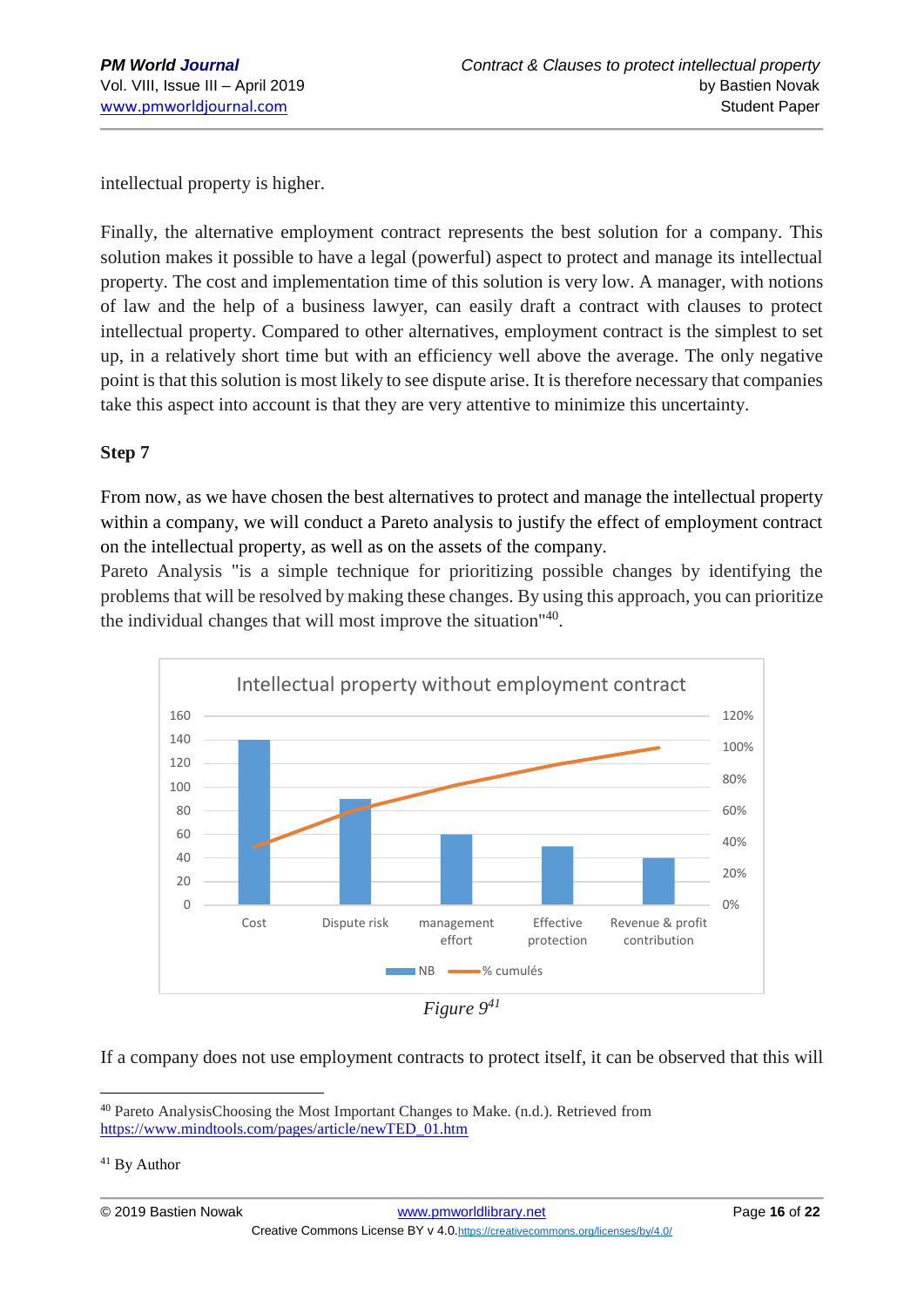have a significant impact on costs. Without the protection offered by employment contracts, the company will face risks such as theft of intellectual property (for example) that will cause very costly damages to the company. The company will also expose itself to higher risks regarding intellectual property disputes (which will also impact costs at the same time). In general, this will require a significant management effort for protection that will only be effective.

Let's analyze what will be the impact of employment contracts on intellectual property and the different criteria:





We can therefore see that through the use of employment contracts, the costs of intellectual property are lower. Indeed, this protection reduces the costs of disputes, but also the costs generated by management and alternative efforts to protect intellectual property.

We also note that employment contracts protect the IP more efficiently. Finally, this reduces the risk of disputes because the contract has a legal aspect and can reduce most disputes.

### **CONCLUSION**

The purpose of this research was to answer the following questions:

- Is it necessary and essential to include clauses on property rights in employment contracts?

- How do you manage the access of the intellectual property to protect your intellectual property?

<sup>1</sup> <sup>42</sup> By Author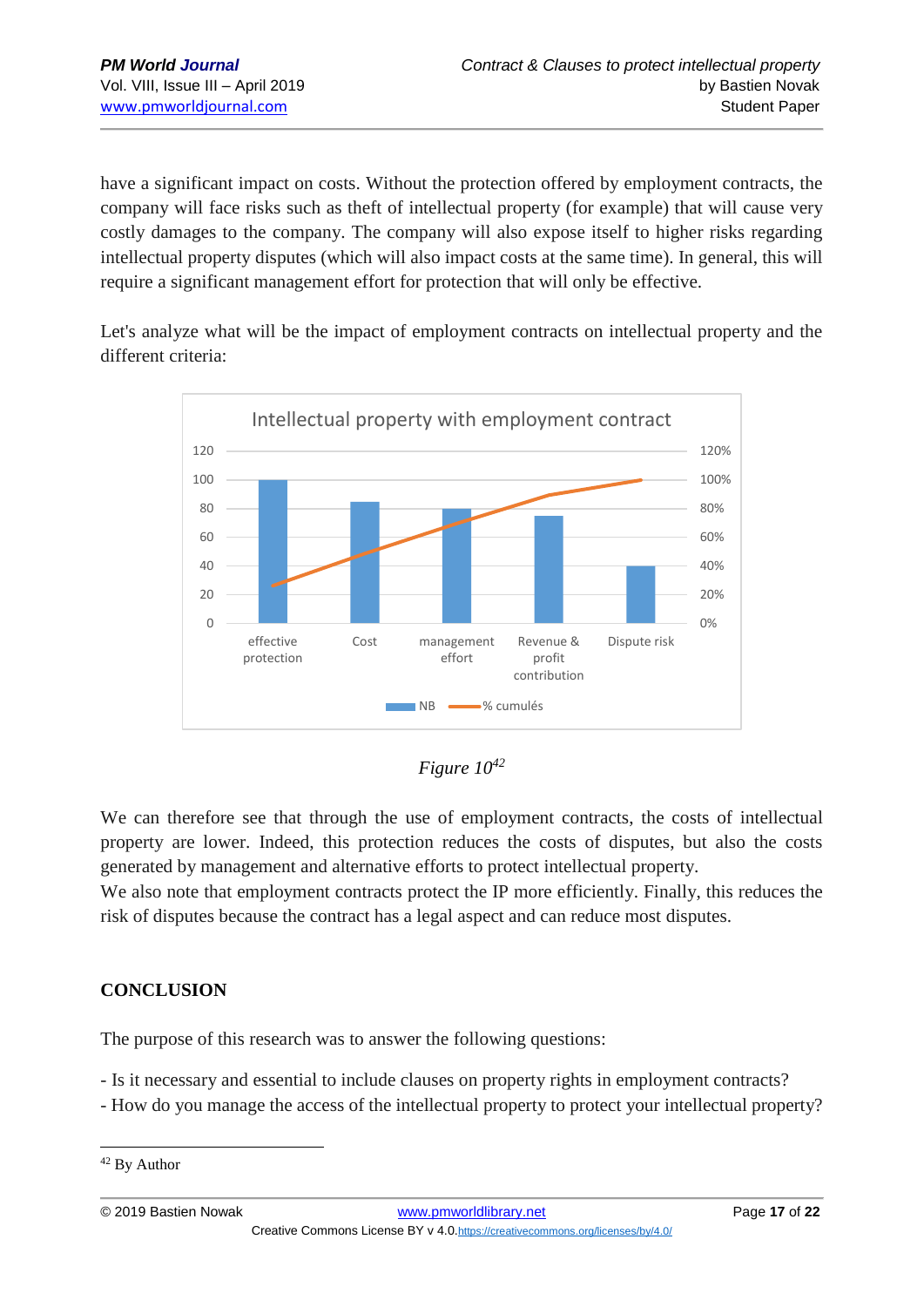During the analysis of these questions, and through this research, we were able to highlight the different means; namely: Employment contract, Physical & digital security, Secret trade, Label valuable IP, Encryption, Priority IP and Educate employee; to manage and protect his intellectual property. We explained how each solution worked, based on relevant criteria to evaluate and compare each alternative. Through this analysis we have identified 3 solutions as being better than the others: Employment contract, Trade secret and Encryption. We therefore took into account each criteria and evaluate their relative weight according to the chosen alternatives. This allowed us to identify the best solution to manage and protect its intellectual property, namely Employment contract.

As explained throughout this research, this solution offers the best protection as well as contribution for the company compared to the costs, the time, the effort required and the risks of disputes.

### **BIBLIOGRAPHY**

- 1. INPI, (2018, May). *Start-up, la propriété intellectuelle, un atout indispensable pour vous développer à l'international - Focus sur Singapour.* Retrieved from: *[https://www.inpi.fr/fr/internationales/start-la-propriete-intellectuelle-un-atout](https://www.inpi.fr/fr/internationales/start-la-propriete-intellectuelle-un-atout-indispensable-pour-vous-developper-l-international-focus)[indispensable-pour-vous-developper-l-international-focus](https://www.inpi.fr/fr/internationales/start-la-propriete-intellectuelle-un-atout-indispensable-pour-vous-developper-l-international-focus)*
- 2. Raymond T. Nimmer (1999, September). *Breaking Barriers: The Relation between Contract and Intellectual Property Law.* Retrieved from <https://scholarship.law.berkeley.edu/cgi/viewcontent.cgi?article=1196&context=btlj>
- 3. World Intellectual Property Organization (Wipo), *What is Intellectual Property?* Retrieved from: *[http://www.wipo.int/about-ip/en/#](http://www.wipo.int/about-ip/en/)*
- 4. Seqlegal, (n.d). *Intellectual property contracts.* Retrieved from: [https://seqlegal.com/legal](https://seqlegal.com/legal-services/intellectual-property-agreement)[services/intellectual-property-agreement](https://seqlegal.com/legal-services/intellectual-property-agreement)
- 5. Organisation Mondiale de la Propriété Intellectuelle (OMPI), (2018). *Faits et chiffres de l'OMPI relatifs à la propriété intellectuelle.* Retrieved from: <http://www.wipo.int/publications/fr/series/index.jsp?id=36>
- 6. Personnel Today, (2010, December), *legal Q&A: Intellectual property clauses in employment contracts.* Retrieved from: [https://www.personneltoday.com/hr/legal-qa](https://www.personneltoday.com/hr/legal-qa-intellectual-property-clauses-in-employment-contracts/)[intellectual-property-clauses-in-employment-contracts/](https://www.personneltoday.com/hr/legal-qa-intellectual-property-clauses-in-employment-contracts/)
- 7. Donald M. Cameron, (1997), *Employment Agreement.* Retrieved from: <http://www.jurisdiction.com/employ.htm>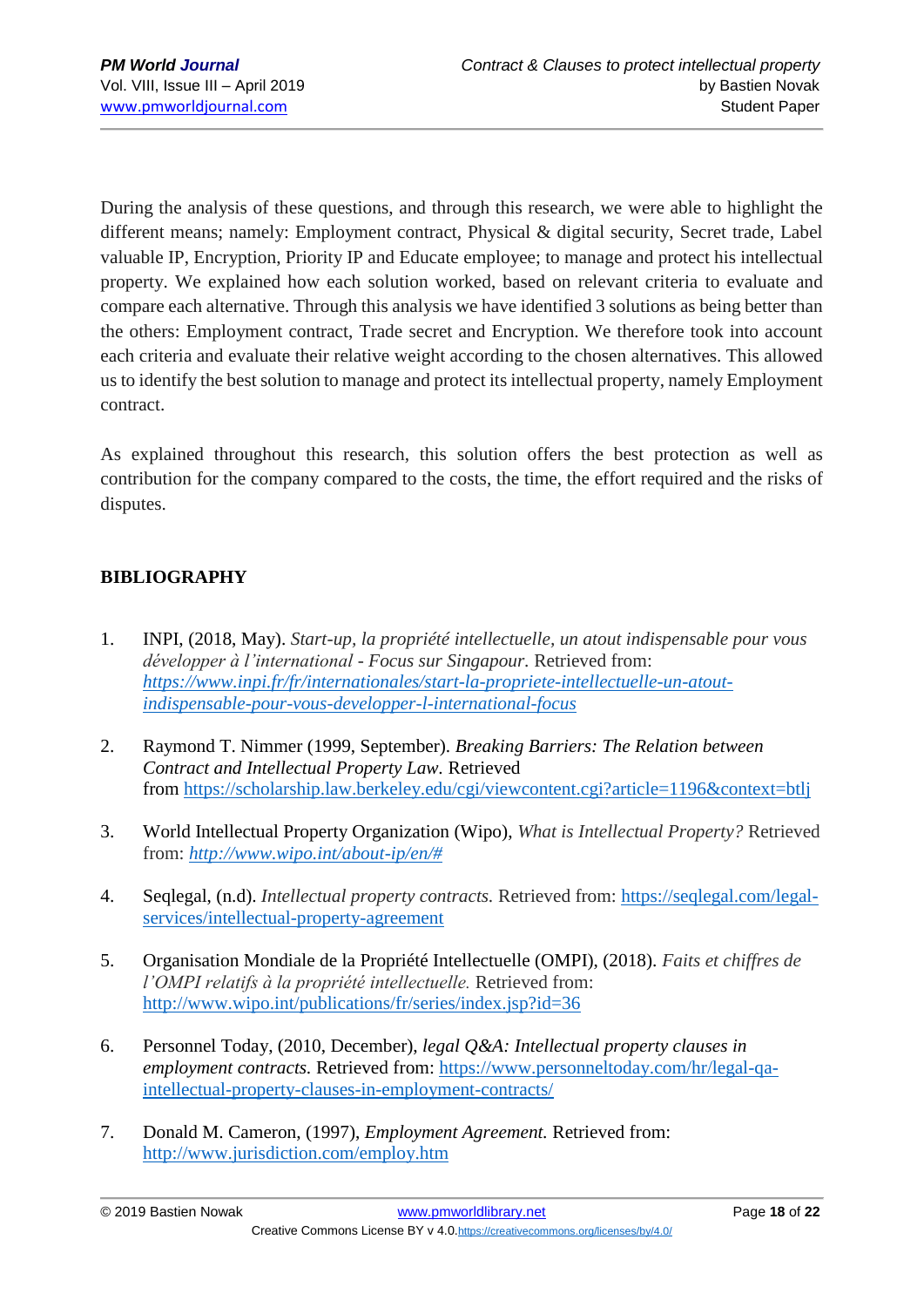- 8. Queensland Government, (2016, June). *Do I own my intellectual property that my employees create? Retrieved from: [https://www.business.qld.gov.au/running](https://www.business.qld.gov.au/running-business/protecting-business/ip-kit/browse-ip-topics/ownership-of-intellectual-property-created-by-your-employees-and-contractors-or-consultants/ownership)[business/protecting-business/ip-kit/browse-ip-topics/ownership-of-intellectual-property](https://www.business.qld.gov.au/running-business/protecting-business/ip-kit/browse-ip-topics/ownership-of-intellectual-property-created-by-your-employees-and-contractors-or-consultants/ownership)[created-by-your-employees-and-contractors-or-consultants/ownership](https://www.business.qld.gov.au/running-business/protecting-business/ip-kit/browse-ip-topics/ownership-of-intellectual-property-created-by-your-employees-and-contractors-or-consultants/ownership)*
- 9. Propriété industrielle (définition). (n.d.). Retrieved from: [https://droit](https://droit-finances.commentcamarche.com/faq/23944-propriete-industrielle-definition)[finances.commentcamarche.com/faq/23944-propriete-industrielle-definition](https://droit-finances.commentcamarche.com/faq/23944-propriete-industrielle-definition)
- 10. Wideman Comparative Glossary of Project Management Terms v5.5. (n.d.). Retrieved from [http://www.maxwideman.com/pmglossary/PMG\\_P16.htm#Project%20Manager](http://www.maxwideman.com/pmglossary/PMG_P16.htm#Project%20Manager)
- 11. Zigu. (n.d.). Copyright Definition | Marketing Dictionary | MBA Skool-Study.Learn.Share. Retrieved from: [https://www.mbaskool.com/business-concepts/marketing-and-strategy](https://www.mbaskool.com/business-concepts/marketing-and-strategy-terms/6863-copyright.html)[terms/6863-copyright.html](https://www.mbaskool.com/business-concepts/marketing-and-strategy-terms/6863-copyright.html)
- 12. Comment faire et comment se passe le depôt d'un brevet en France. (n.d.). Retrieved from [http://www.privatepatent.com/guide\\_deposerbrevet\\_fr.php](http://www.privatepatent.com/guide_deposerbrevet_fr.php)
- 13. Harroch, R. (2017, June 6). 10 *Intellectual Property Strategies For Technology Startups*. Retrieved from: [http://observatoire-immateriel.com/wp-content/uploads/2015/11/Etude-](http://observatoire-immateriel.com/wp-content/uploads/2015/11/Etude-Savoir-Faire.pdf)[Savoir-Faire.pdf](http://observatoire-immateriel.com/wp-content/uploads/2015/11/Etude-Savoir-Faire.pdf)
- 14. Observatoire de l'immatériel, direction génerale des entreprises du ministère de l'économie, de l'industrie et du numérique. (2015) *La protection du savoire-faire*. Retrieved from: [https://www.forbes.com/sites/allbusiness/2017/06/06/10-intellectual](https://www.forbes.com/sites/allbusiness/2017/06/06/10-intellectual-property-strategies-for-technology-startups/#3510aa95ab1b)[property-strategies-for-technology-startups/#3510aa95ab1b](https://www.forbes.com/sites/allbusiness/2017/06/06/10-intellectual-property-strategies-for-technology-startups/#3510aa95ab1b)
- 15. Harroch, R. (2017, June 6). 10 Intellectual Property Strategies For Technology Startups. Retrieved from [https://www.forbes.com/sites/allbusiness/2017/06/06/10-intellectual](https://www.forbes.com/sites/allbusiness/2017/06/06/10-intellectual-property-strategies-for-technology-startups/#3510aa95ab1b)[property-strategies-for-technology-startups/#3510aa95ab1b](https://www.forbes.com/sites/allbusiness/2017/06/06/10-intellectual-property-strategies-for-technology-startups/#3510aa95ab1b)
- 16. Business Benefits of Intellectual Property | Fort Worth. (n.d.). Retrieved from <https://www.dtillerlawpllc.com/The-Business-Benefits-Intellectual-Property/>
- 17. How can I protect my intellectual property at work? | Business Queensland. (2016, 13). Retrieved from [https://www.business.qld.gov.au/running-business/protecting-business/ip](https://www.business.qld.gov.au/running-business/protecting-business/ip-kit/browse-ip-topics/ownership-of-intellectual-property-created-by-your-employees-and-contractors-or-consultants/protect-IP-work)[kit/browse-ip-topics/ownership-of-intellectual-property-created-by-your-employees-and](https://www.business.qld.gov.au/running-business/protecting-business/ip-kit/browse-ip-topics/ownership-of-intellectual-property-created-by-your-employees-and-contractors-or-consultants/protect-IP-work)[contractors-or-consultants/protect-IP-work](https://www.business.qld.gov.au/running-business/protecting-business/ip-kit/browse-ip-topics/ownership-of-intellectual-property-created-by-your-employees-and-contractors-or-consultants/protect-IP-work)
- 18. Forbes Technology Council. (2018, July 23). 10 *Effective Ways To Protect Your Intellectual Property*. Retrieved from [https://www.forbes.com/sites/forbestechcouncil/2018/07/23/10-effective-ways-to-protect](https://www.forbes.com/sites/forbestechcouncil/2018/07/23/10-effective-ways-to-protect-your-intellectual-property/#5f08c6d532e1)[your-intellectual-property/#5f08c6d532e1](https://www.forbes.com/sites/forbestechcouncil/2018/07/23/10-effective-ways-to-protect-your-intellectual-property/#5f08c6d532e1)
- 19. What terms do I include in employment contracts to protect my intellectual property? | Business Queensland. (2016, 13). Retrieved from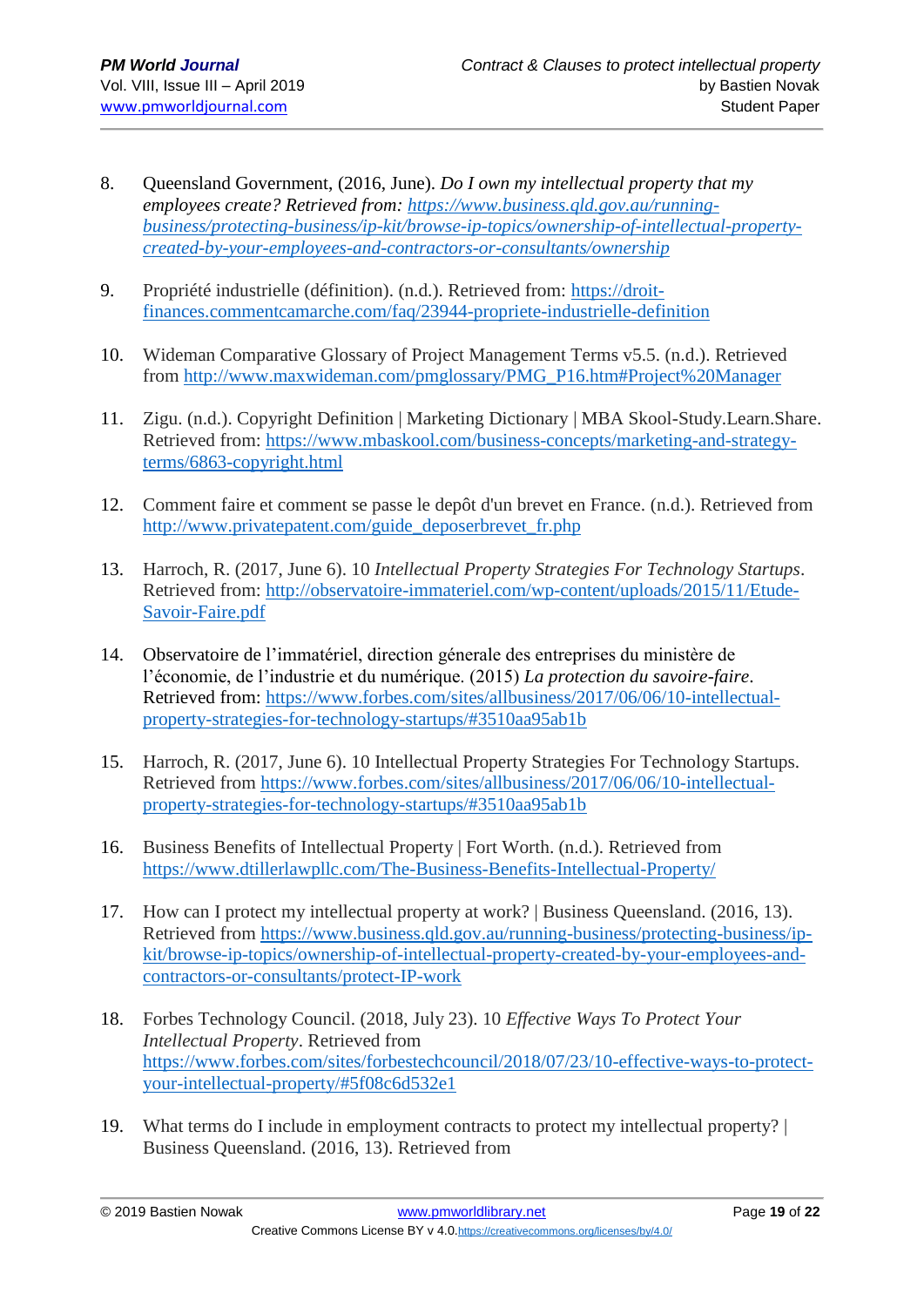[https://www.business.qld.gov.au/running-business/protecting-business/ip-kit/browse-ip](https://www.business.qld.gov.au/running-business/protecting-business/ip-kit/browse-ip-topics/ownership-of-intellectual-property-created-by-your-employees-and-contractors-or-consultants/employment-contracts)[topics/ownership-of-intellectual-property-created-by-your-employees-and-contractors-or](https://www.business.qld.gov.au/running-business/protecting-business/ip-kit/browse-ip-topics/ownership-of-intellectual-property-created-by-your-employees-and-contractors-or-consultants/employment-contracts)[consultants/employment-contracts](https://www.business.qld.gov.au/running-business/protecting-business/ip-kit/browse-ip-topics/ownership-of-intellectual-property-created-by-your-employees-and-contractors-or-consultants/employment-contracts)

- 20. Intellectual Property Law HG.org. (n.d.). Retrieved from<https://www.hg.org/intell.html>
- 21. Code de la propriété intellectuelle | Legifrance. (n.d.). Retrieved from <https://www.legifrance.gouv.fr/affichCode.do?cidTexte=LEGITEXT000006069414>
- 22. Program Management | Project Management Institute. (November 11). Retrieved from <https://www.pmi.org/learning/featured-topics/program>
- 23. Protecting Their Intellectual Assets: Appropriability Conditions and Why U.S. Manufacturing Firms Patent (or Not). (2000, February 1). Retrieved from <https://www.nber.org/papers/w7552>
- 24. Alternatives to Intellectual Property. (2001, June 12). Retrieved from <https://cyber.harvard.edu/ilaw/Contract/>
- 25. Alternatives to patents | Business Queensland. (2016, 1). Retrieved from <https://www.business.qld.gov.au/running-business/ip/types/patents/alternatives>
- 26. Ackerman, P. (2016, July 14). Intellectual Property Metrics You Should Be Tracking. Retrieved from [https://www.innovation-asset.com/blog/intellectual-property-metrics-you](https://www.innovation-asset.com/blog/intellectual-property-metrics-you-should-be-tracking)[should-be-tracking](https://www.innovation-asset.com/blog/intellectual-property-metrics-you-should-be-tracking)
- 27. Protecting intellectual property in an open source world. (2018, February 1). Retrieved from [https://sk.ru/news/b/articles/archive/2018/02/01/protecting-intellectual-property-in](https://sk.ru/news/b/articles/archive/2018/02/01/protecting-intellectual-property-in-an-open-source-world.aspx)[an-open-source-world.aspx](https://sk.ru/news/b/articles/archive/2018/02/01/protecting-intellectual-property-in-an-open-source-world.aspx)
- 28. Measuring Intellectual Property: Top 5 IP Metrics. (2017, September 28). Retrieved from [https://www.machinedesign.com/industrial-automation/measuring-intellectual-property](https://www.machinedesign.com/industrial-automation/measuring-intellectual-property-top-5-ip-metrics)[top-5-ip-metrics](https://www.machinedesign.com/industrial-automation/measuring-intellectual-property-top-5-ip-metrics)
- 29. Henry, M. (n.d.). Human Resources and Intellectual Property: How to Implement Confidentiality Policies. Retrieved from [https://www.henrypatentfirm.com/blog/how-to](https://www.henrypatentfirm.com/blog/how-to-implement-confidentiality-policies)[implement-confidentiality-policies](https://www.henrypatentfirm.com/blog/how-to-implement-confidentiality-policies)
- 30. Comment faire et comment se passe le depôt d'un brevet en France. (n.d.). Retrieved from [http://www.privatepatent.com/guide\\_deposerbrevet\\_fr.php](http://www.privatepatent.com/guide_deposerbrevet_fr.php)
- 31. Comment protéger les secrets d'affaires? (n.d.). Retrieved from [http://www.wipo.int/sme/fr/ip\\_business/trade\\_secrets/protection.htm](http://www.wipo.int/sme/fr/ip_business/trade_secrets/protection.htm)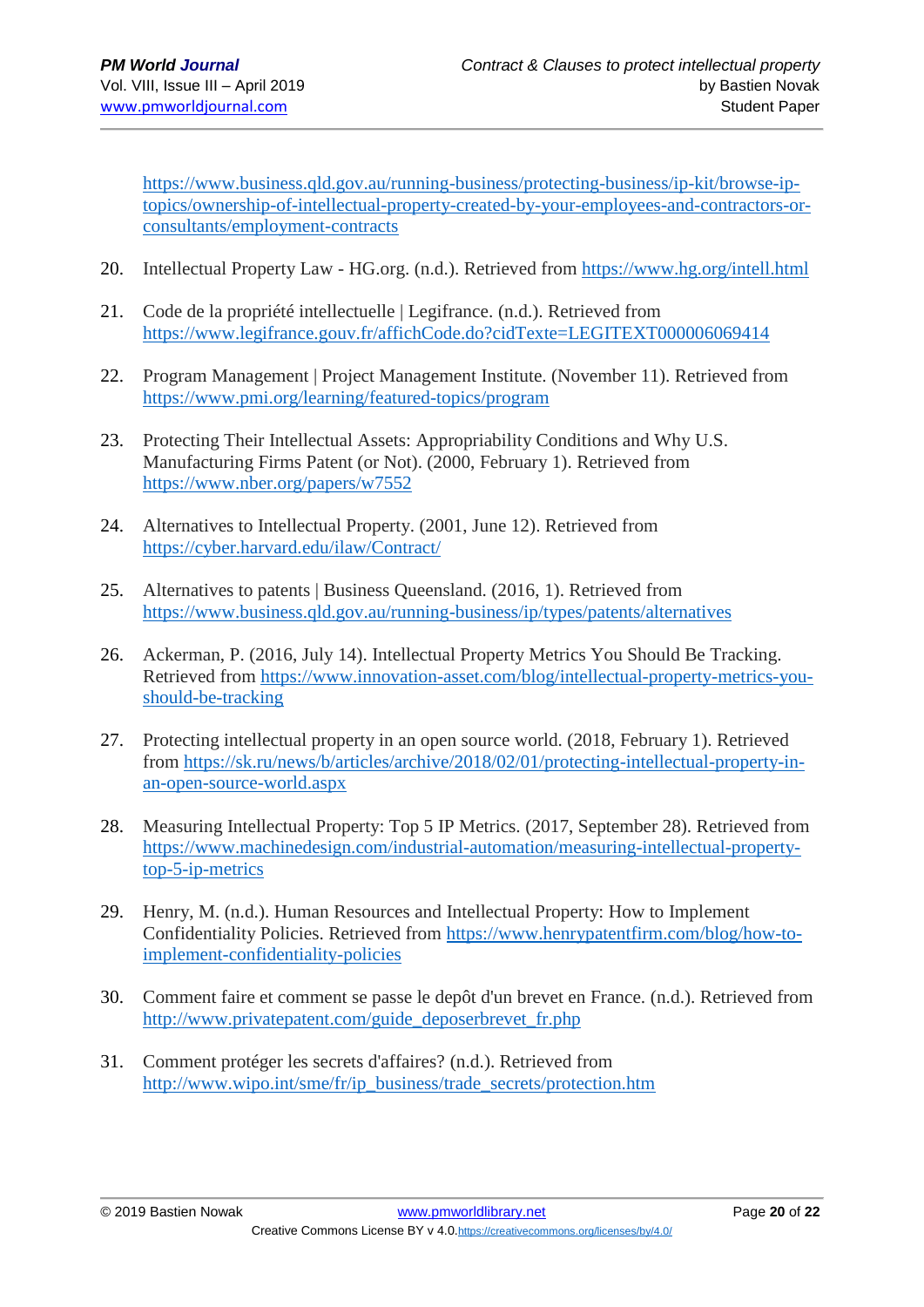- 32. Alyson Behr and Derek Slater. (2017, September 6). How to protect intellectual property? 10 tips to keep IP safe. Retrieved from [https://www.csoonline.com/article/2138380/loss](https://www.csoonline.com/article/2138380/loss-prevention/how-to-protect-intellectual-property-10-tips-to-keep-ip-safe.html)[prevention/how-to-protect-intellectual-property-10-tips-to-keep-ip-safe.html](https://www.csoonline.com/article/2138380/loss-prevention/how-to-protect-intellectual-property-10-tips-to-keep-ip-safe.html)
- 33. UK Copyright Service. (n.d.). Intellectual property: Copyright, trademarks and patents. Retrieved from [https://www.copyrightservice.co.uk/copyright/intellectual\\_property](https://www.copyrightservice.co.uk/copyright/intellectual_property)
- 34. 5 Protecting Digital Intellectual Property: Means and Measurements | The Digital Dilemma: Intellectual Property in the Information Age | The National Academies Press. (n.d.). Retrieved from<https://www.nap.edu/read/9601/chapter/7#156>
- 35. David Friedman. (n.d). *Propriété intellectuelle*. Retrieved from: [https://www.wikiberal.org/wiki/Propriété\\_intellectuelle](https://www.wikiberal.org/wiki/Propriété_intellectuelle)
- 36. Bill Duncan (n.d.). what exactly is a "project"? Retrieved from <https://www.linkedin.com/feed/update/urn:li:activity:6357416976318558208/>
- 37. Global Alliance for Project Performance Standards (2011) [Program Typology.](http://globalpmstandards.org/tools/complexity-rating/program-typology/) Retrieved November 20, 2018, from [http://www.planningplanet.com/guild/gpccar/introduction-to](http://www.planningplanet.com/guild/gpccar/introduction-to-managing-project-controls?fbclid=IwAR1wj7rohxPEStWNIzYMEqFDAdjZn33DdYs6zC_4JjJk_D7gaaBIL-l1Cbw)[managing-project](http://www.planningplanet.com/guild/gpccar/introduction-to-managing-project-controls?fbclid=IwAR1wj7rohxPEStWNIzYMEqFDAdjZn33DdYs6zC_4JjJk_D7gaaBIL-l1Cbw)[controls?fbclid=IwAR1wj7rohxPEStWNIzYMEqFDAdjZn33DdYs6zC\\_4JjJk\\_D7gaaBIL](http://www.planningplanet.com/guild/gpccar/introduction-to-managing-project-controls?fbclid=IwAR1wj7rohxPEStWNIzYMEqFDAdjZn33DdYs6zC_4JjJk_D7gaaBIL-l1Cbw)[l1Cbw](http://www.planningplanet.com/guild/gpccar/introduction-to-managing-project-controls?fbclid=IwAR1wj7rohxPEStWNIzYMEqFDAdjZn33DdYs6zC_4JjJk_D7gaaBIL-l1Cbw)
- 38. Adapted from an Investopedia definition. Retrieved on, November 20, 2018, from [http://www.planningplanet.com/guild/gpccar/introduction-to-managing-project](http://www.planningplanet.com/guild/gpccar/introduction-to-managing-project-controls?fbclid=IwAR1wj7rohxPEStWNIzYMEqFDAdjZn33DdYs6zC_4JjJk_D7gaaBIL-l1Cbw)[controls?fbclid=IwAR1wj7rohxPEStWNIzYMEqFDAdjZn33DdYs6zC\\_4JjJk\\_D7gaaBIL](http://www.planningplanet.com/guild/gpccar/introduction-to-managing-project-controls?fbclid=IwAR1wj7rohxPEStWNIzYMEqFDAdjZn33DdYs6zC_4JjJk_D7gaaBIL-l1Cbw)[l1Cbw](http://www.planningplanet.com/guild/gpccar/introduction-to-managing-project-controls?fbclid=IwAR1wj7rohxPEStWNIzYMEqFDAdjZn33DdYs6zC_4JjJk_D7gaaBIL-l1Cbw)
- 39. GUILD OF PROJECT CONTROLS COMPENDIUM and REFERENCE (CaR) | Project Controls - planning, scheduling, cost management and forensic analysis (Planning Planet). (n.d.). Portfolios of Projects. Retrieved November 20, 2018, from [http://www.planningplanet.com/guild/gpccar/introduction-to-managing-project](http://www.planningplanet.com/guild/gpccar/introduction-to-managing-project-controls?fbclid=IwAR1wj7rohxPEStWNIzYMEqFDAdjZn33DdYs6zC_4JjJk_D7gaaBIL-l1Cbw)[controls?fbclid=IwAR1wj7rohxPEStWNIzYMEqFDAdjZn33DdYs6zC\\_4JjJk\\_D7gaaBIL](http://www.planningplanet.com/guild/gpccar/introduction-to-managing-project-controls?fbclid=IwAR1wj7rohxPEStWNIzYMEqFDAdjZn33DdYs6zC_4JjJk_D7gaaBIL-l1Cbw)[l1Cbw](http://www.planningplanet.com/guild/gpccar/introduction-to-managing-project-controls?fbclid=IwAR1wj7rohxPEStWNIzYMEqFDAdjZn33DdYs6zC_4JjJk_D7gaaBIL-l1Cbw)
- 40. IP Portfolio Management: Negotiating the Information Labyrinth. (n.d.). Retrieved from <http://www.iphandbook.org/handbook/ch12/p04/>
- 41. Adapted from an Investopedia definition. Retrieved on, November 20, 2018, from [http://www.planningplanet.com/guild/gpccar/introduction-to-managing-project](http://www.planningplanet.com/guild/gpccar/introduction-to-managing-project-controls?fbclid=IwAR1wj7rohxPEStWNIzYMEqFDAdjZn33DdYs6zC_4JjJk_D7gaaBIL-l1Cbw)[controls?fbclid=IwAR1wj7rohxPEStWNIzYMEqFDAdjZn33DdYs6zC\\_4JjJk\\_D7gaaBIL](http://www.planningplanet.com/guild/gpccar/introduction-to-managing-project-controls?fbclid=IwAR1wj7rohxPEStWNIzYMEqFDAdjZn33DdYs6zC_4JjJk_D7gaaBIL-l1Cbw)[l1Cbw](http://www.planningplanet.com/guild/gpccar/introduction-to-managing-project-controls?fbclid=IwAR1wj7rohxPEStWNIzYMEqFDAdjZn33DdYs6zC_4JjJk_D7gaaBIL-l1Cbw)